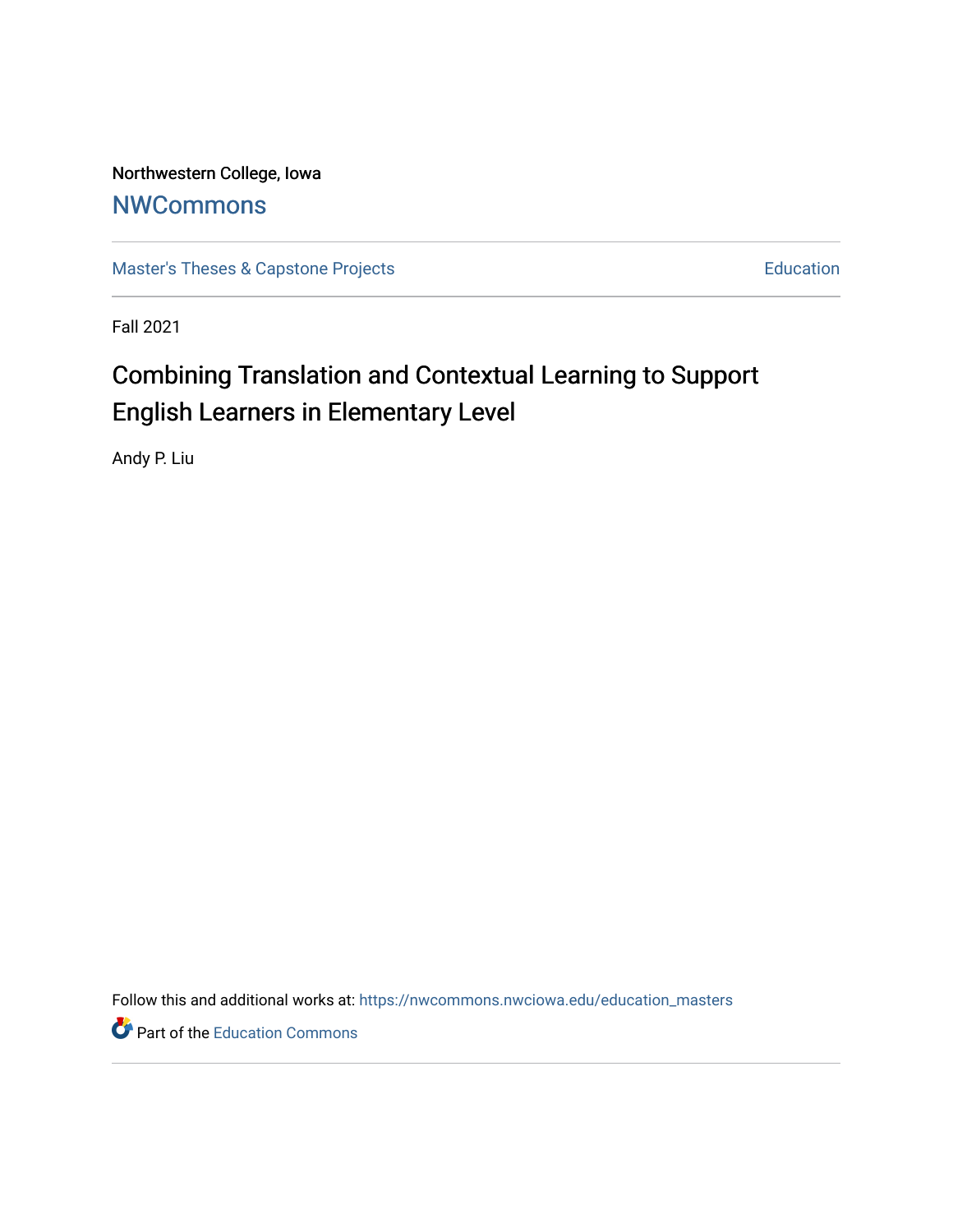### **Combining Translation and Contextual Learning to Support English Learners in**

### **Elementary Levels**

Andy Peace Liu

Northwestern College

An Action Research Project Presented

in Partial Fulfillment of the Requirements

For the Degree of Master of Education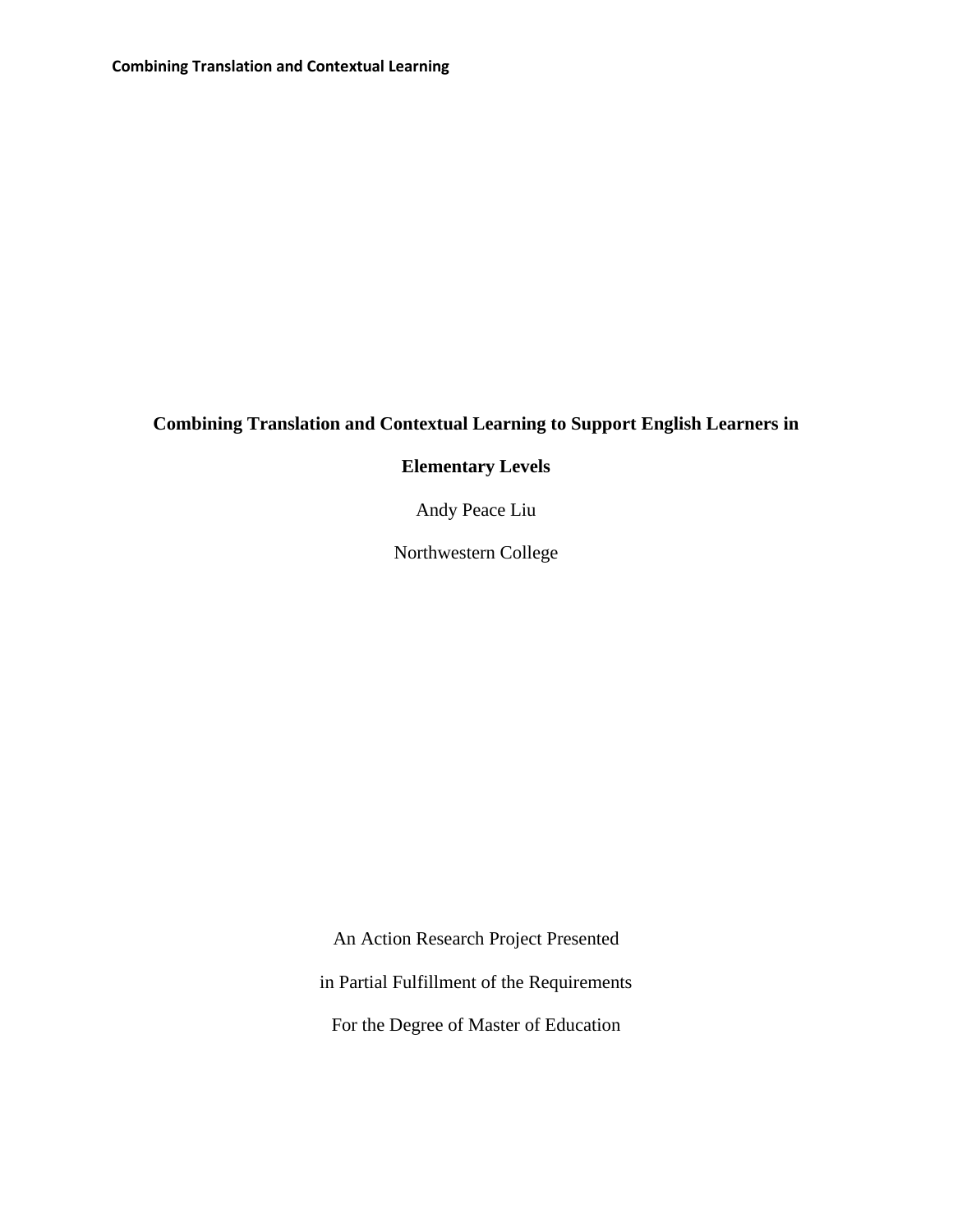#### **Abstract**

<span id="page-2-0"></span>Many schools instruct English Learners (ELs) without the use of their first language (L1), especially during the beginning stages, because they believe the presence of ELs' native language will hinder their second language acquisition. According to recent studies, students' first language proficiency supports their second language acquisition because languages share some common linguistic components. In this action research, the researcher intends to use L1 translation and contextual learning strategies to support ELs' vocabulary acquisition in Grades 2 and 3 science, and students will choose which strategy(ies) they prefer to use to study the new words. Students take pre-and post-tests, and assessment results are analyzed to try to identify the effects of L1 translation in relation to other learning strategies.

*Keywords:* translation, English learners, science vocabulary acquisition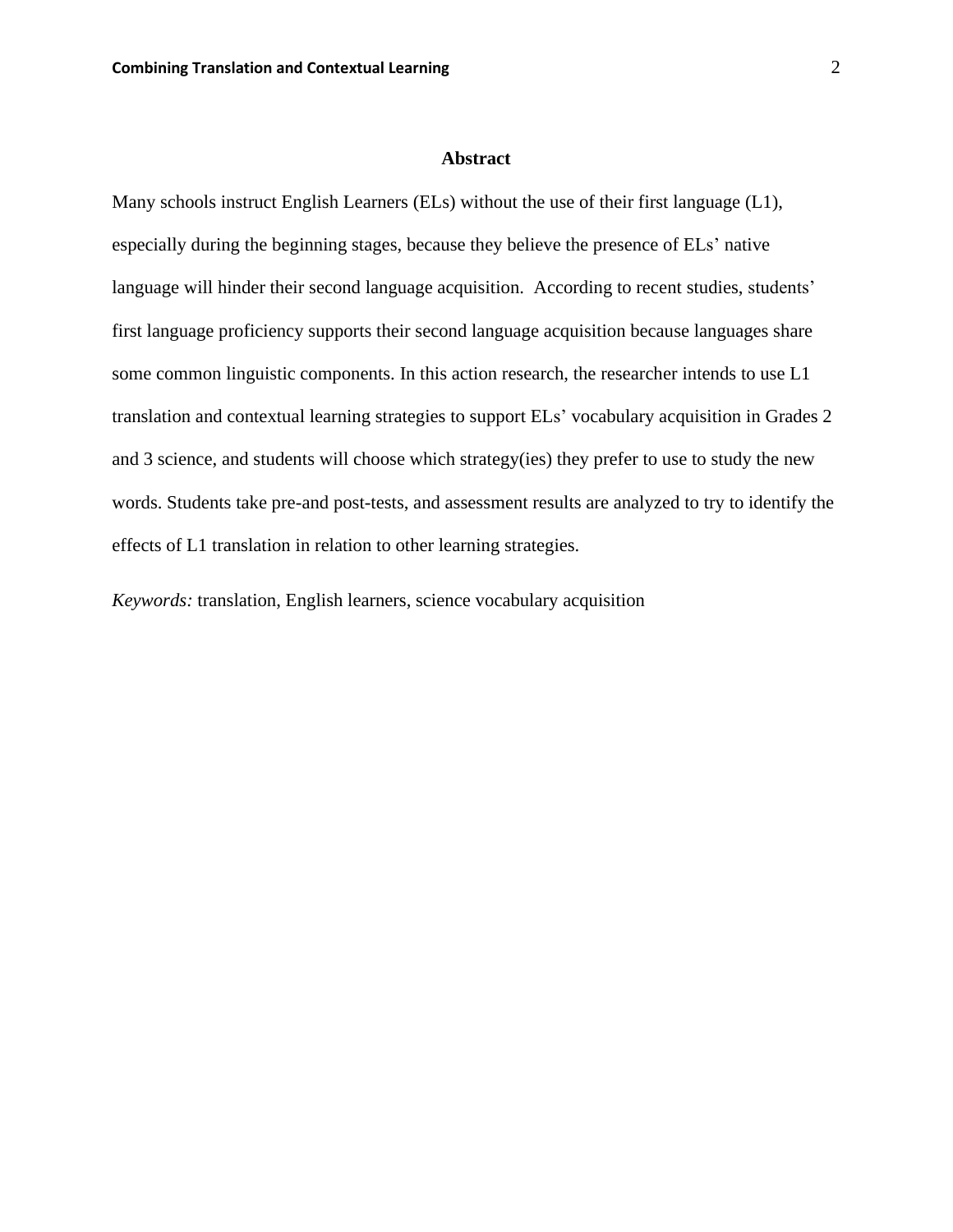### **Table of Contents**

| Limitations of Recent Studies on Using L1 or Translation to Support L2 Acquisition 11 |
|---------------------------------------------------------------------------------------|
|                                                                                       |
|                                                                                       |
|                                                                                       |
|                                                                                       |
|                                                                                       |
|                                                                                       |
|                                                                                       |
|                                                                                       |
|                                                                                       |
|                                                                                       |
|                                                                                       |
|                                                                                       |
|                                                                                       |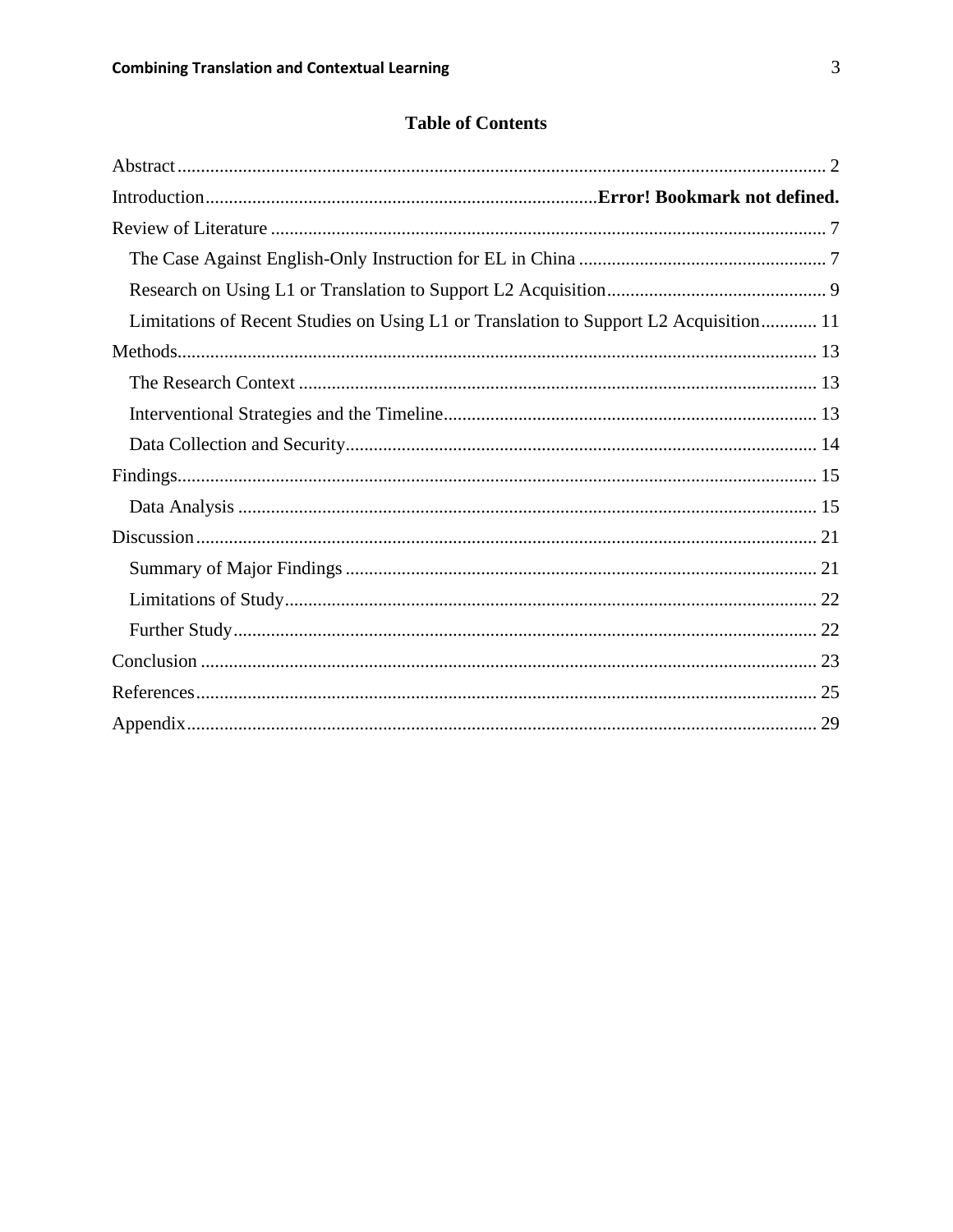### **Introduction**

It's preferable to teach English Learners in the English context rather than relying on translation (Alroe, M. J., & Reinders, H., 2015). Students in China learn new vocabularies through illustrations, photos, drawings, realia, and/or modeling by teachers, and English is the only instructional language to be used in the classes. However, English Learners (ELs) are learning the language and the academic content at the same time. "It takes about two years for ELLs to become proficient with conversational everyday English, which is contextualized; by contrast, academic language is more abstract and may take five or more years to acquire" (Palmer, et al., 2010, p.46). Learning abstract vocabulary becomes very easy when ELs can also receive some instruction in their first language. For example, say one Grade 3 student is learning a new word, "electricity"; he believes it's referring to the lightbulb or cables because he sees the wires, lightbulbs, and electric outlets in the illustration, but he gets it immediately after a teacher writes 电(dian) which is the Chinese equivalent for electricity.

Kelly and Bruen (2015) interviewed twelve Higher Education Institute lecturers in Ireland; they all supported the use of translation in language teaching and learning. If ELs are instructed in an English setting with translation to learn the academic vocabulary, they can not only become proficient with conversational English, but also acquire the academic language in a much faster way.

Sending preschoolers or elementary students to English-only schools early is not always good for second language (L2) acquisition. "The earlier, the better" is not always right for acquiring all second language skills. The development of the first language (L1) plays a significant role in L2 acquisition, and early L2 exposure advantages are modulated by the L1 experience (Xue, et al., 2019). According to the results of a research study conducted in Beijing,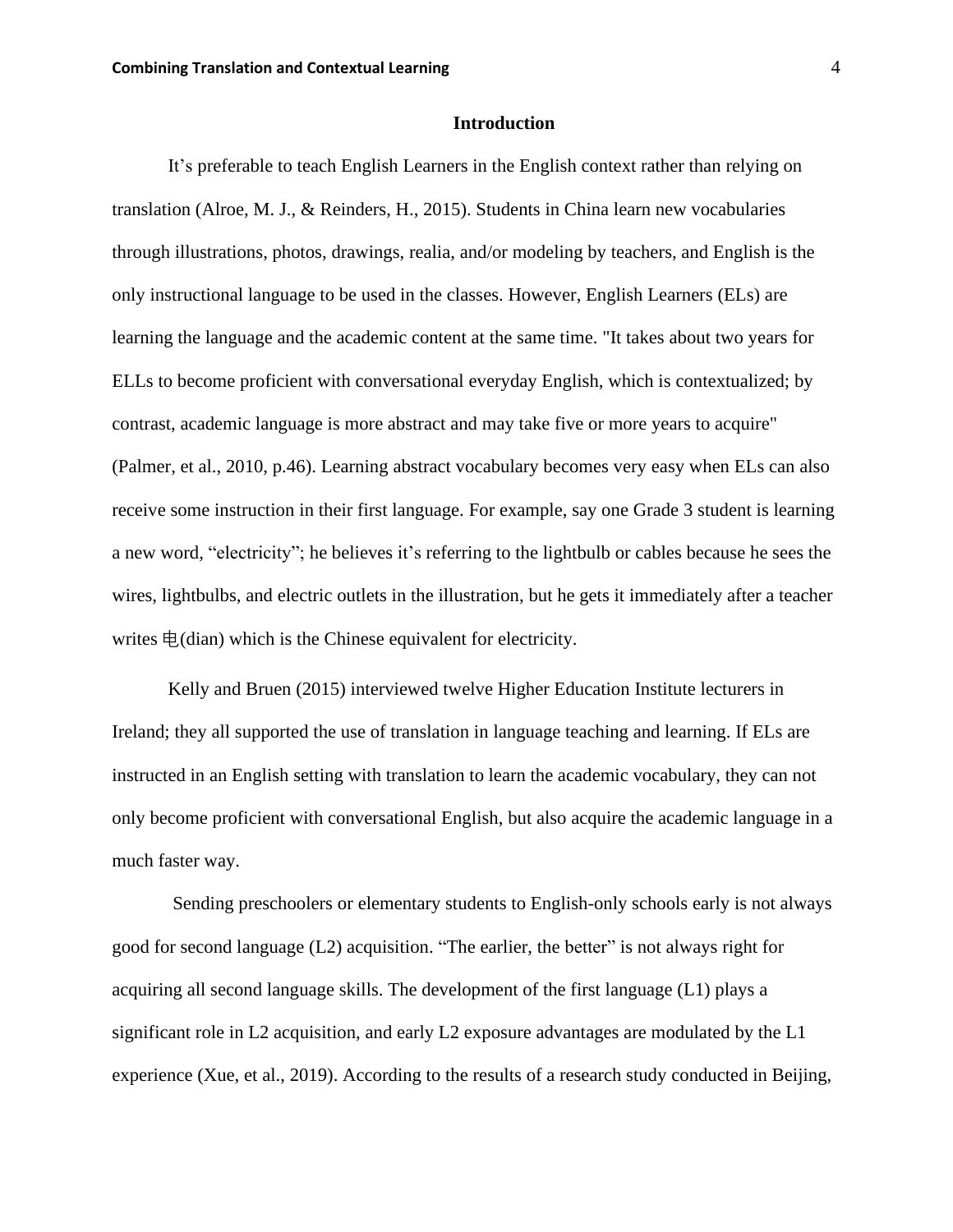### **Combining Translation and Contextual Learning** 5

China, "40% of the poor Chinese (L1) readers were also poor English (L2) readers" (Gao, 2019, p.2). Recent studies have revealed that children's first language (L1) proficiency supports their second language (L2) acquisition (Kim, Y. S. G., & Piper, B., 2018; Tong, 2018; Xue, et al., 2019; Marchman, et al., 2020).

The purpose of this action research study is to determine the combined effects of translation and contextual learning strategies on Grades 2 and 3 students' science vocabulary acquisition in an English school in China. Before this study, Chinese students were not allowed to use their first language to learn new vocabulary at school, and they studied their academic vocabulary using illustrations, photos, drawings, and/or English texts. Teachers and pupils couldn't use Chinese at any time during class instruction, even if doing so could make the abstract concepts much more easily understood than by using other strategies, and all students could only use English-only dictionaries. To enable students to use translation in this project, bilingual (English to Chinese) dictionaries were employed as a tool to support Grades 2 and 3 students' science academic vocabulary acquisition since they were cheap and easy to locate. This action research project seeks to answer the following questions:

- Can translation help students learn and improve academic vocabulary acquisition?
- Can translation be as effective as contextual learning strategies, such as illustrations, drawings, realia, and photos, in L2 academic vocabulary acquisition?

In this action research project, all students chose which strategy(ies) they implemented for acquiring new science vocabulary, such as translation, illustrations, photos, drawing, and English definitions. The school provided the English/Chinese dictionaries and students prepared their vocabulary notebooks for recording only new and/or unfamiliar academic vocabulary, reducing the workload on students and helping the researchers identify which strategy(ies) each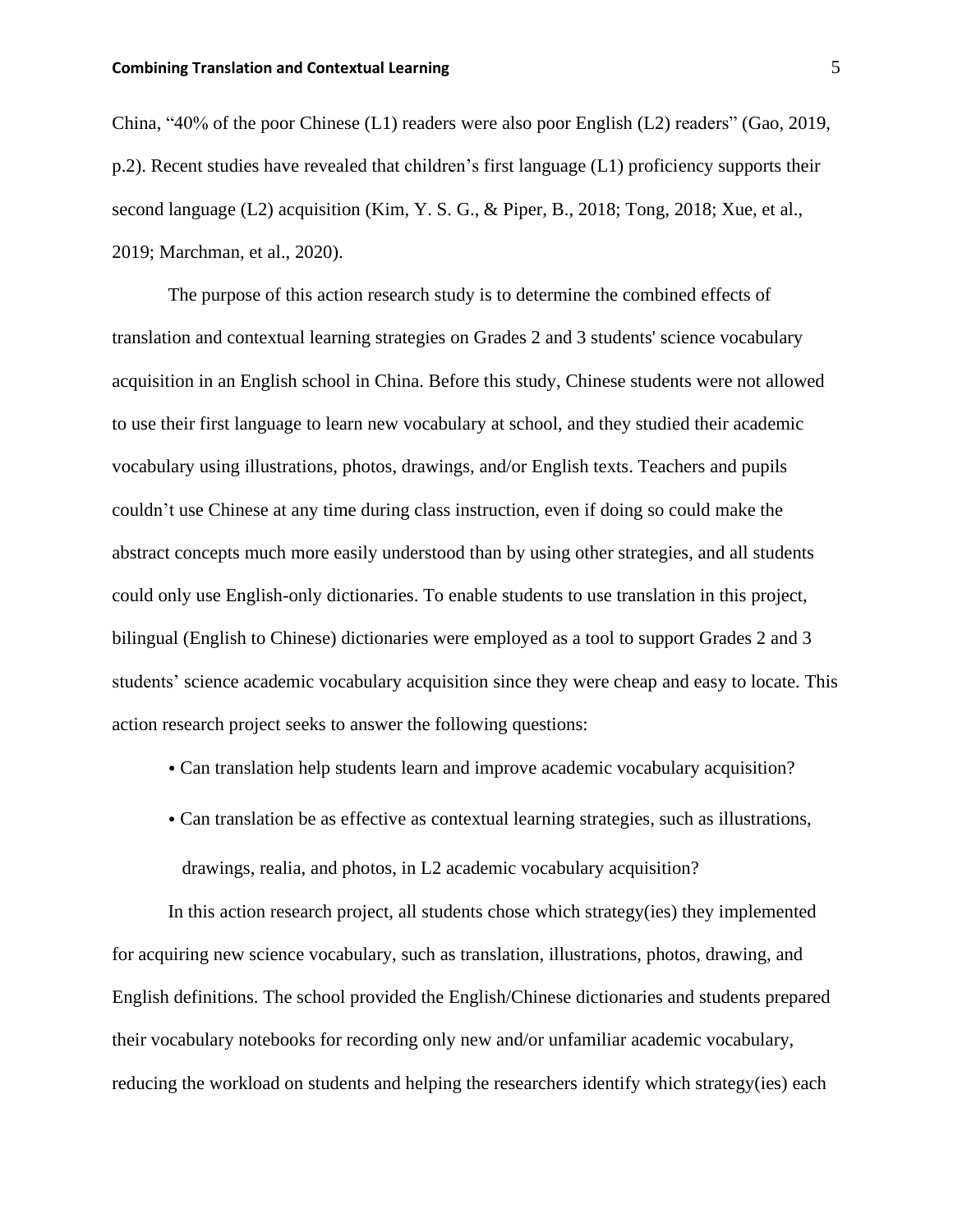### **Combining Translation and Contextual Learning 6 6 6 6 6 6 6 6 6 6 6 6 6 6 7 7 8 6 6 6 7 7 8 7 7 8 7 7 8 7 7 8 7 7 8 7 7 8 7 7 8 7 7 8 7 7 8 7 7 8 7 7 8 7 7 8 7 7 8 7 7 8 7 7 8 7 7 8 7 7 8 7 7 8 7 7 8 7 7 8 7 7 8 7 7 8 7 7**

EL preferred to employ to master academic vocabulary. Giving freedom of choice to the participants enabled us to identify when and how translation should be used to study science vocabulary since not all vocabulary are best learned with their L1.

This action research project reports on the effects of translation in supporting EL science academic vocabulary acquisition. Students' pre-and post-test results were collected, and a questionnaire was employed to gather quantitative and qualitative data to further study the effects of L1 translation on acquiring science vocabulary.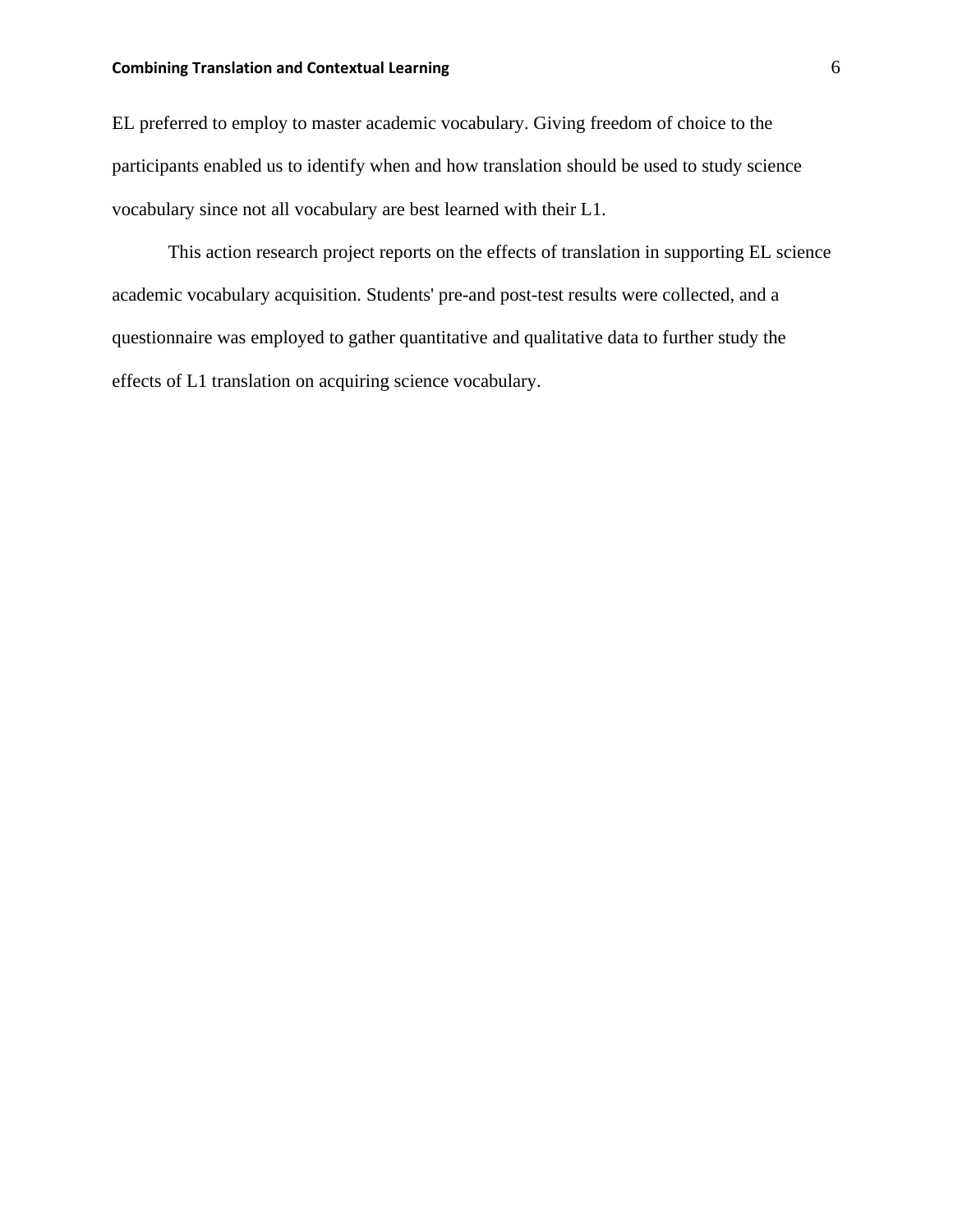### **Review of the Literature**

### **The Case Against English-Only Instruction for ELs in China**

Research results in Beijing, China, showed that 40% of the poor Chinese (L1) readers were also poor English (L2) readers (Gao, et at., 2019). After their study on 1,824 Chinese–English bilingual students, Gao et al. (2019) concluded that students with L1 reading difficulty had significantly increased risks of L2 reading difficulty. Their results support the Linguistic Interdependence Hypothesis, which states that children with deficits in L1 might face the same challenges in L2 because languages share some common cognitive bases or linguistic components. In this sense, according to the research findings, students with a strong L1 foundation have a reduced risk of L2 acquisition difficulty. However, how can we develop children's Chinese when they are not allowed to use their L1 in classes? For instance, English is the only instructional language used to teach academic content to Chinese students in the author's school. The leadership believes that it is better to instruct students in an English-only setting at the beginning of their schooling, so all Chinese natives are instructed using only L2 from kindergarten to high school, and they can only study Chinese after they reach Level 1 or 2 based on their age. As such, they lose the chance to develop their L1 linguistic skills during their early stage of life. It is later realized that they must learn the language and academic content at the same time. For example, many students don't know what vinegar is when they are learning acids; it is common at home but not often seen in their textbook. The definition of "vinegar" in the English dictionary is harder to grasp for Chinese students during the elementary levels because many of the words in the definition are new to them. In comparison, the transferred students from Chinese public school can easily learn the meaning of vinegar and acids by using an English to Chinese dictionary, and they can easily relate the learning content to their real life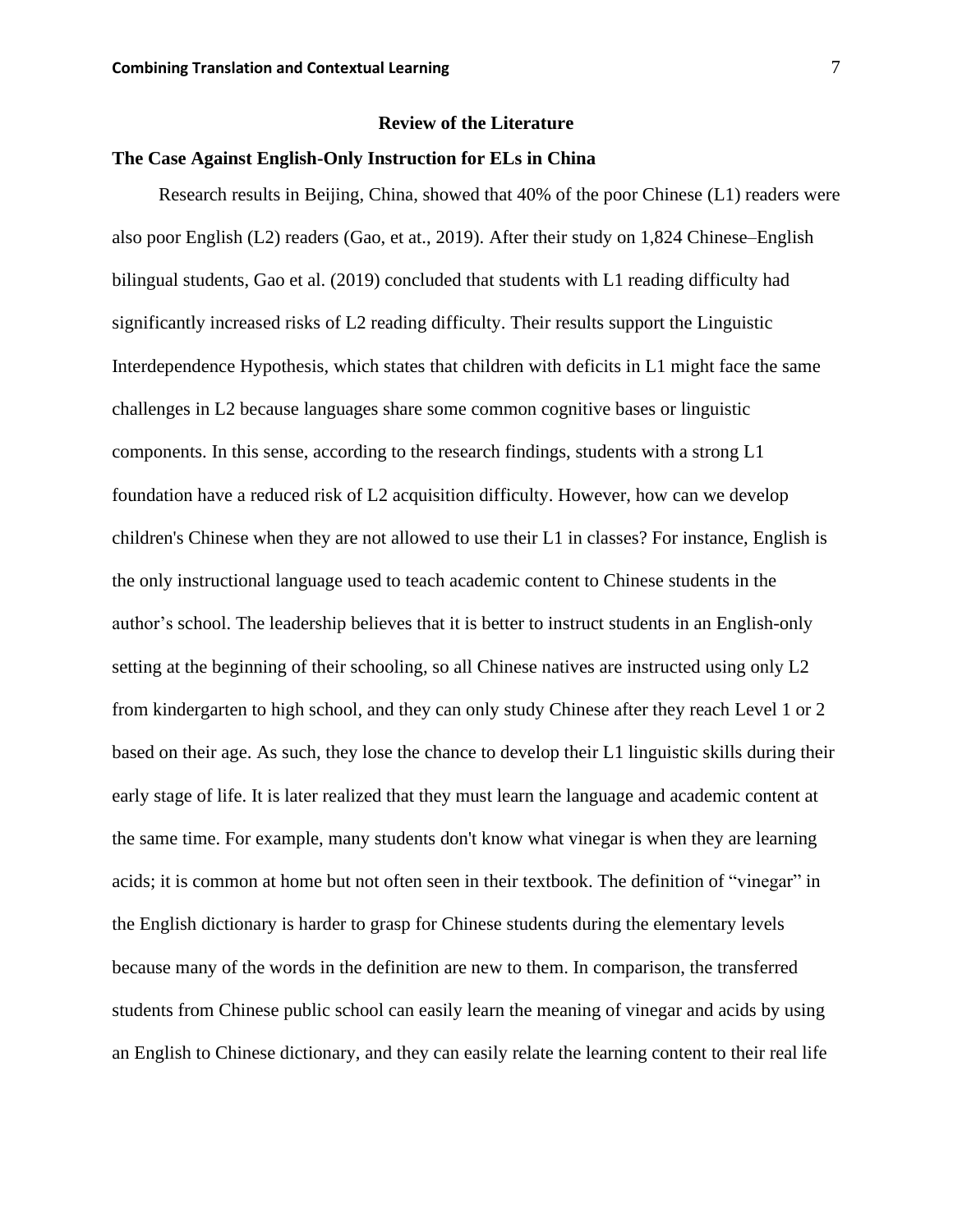### **Combining Translation and Contextual Learning** 8

because they might have heard, read, and/or even studied about them in L1 settings. They are just learning the language, not the concept.

ELs who study in English immersion (English only instruction) can't use L1 to study many new science vocabulary words since their L1 (Chinese) is underdeveloped. Xue et al. (2019) conducted research in China with 85 Grade 5 Chinese native learners of English who had all received English immersion (meaning teachers used only English in-class instruction, and students were only exposed to Chinese environment after English class) for two to three years from Grade 4. Their findings reveal that "the earlier, the better" is not always right for acquiring all second language skills because the development of L1 plays a significant role in L2 acquisition, and early L2 exposure advantages are modulated by the L1 experience. "In the foreign language setting in China, some L2 language skills do not apply to the assumption of the earlier, the better" (Xue et al., 2019, p.18). These findings reveal that Chinese students still need to develop their L1 linguistic skills and studying in an L2 setting too early hinders their L2 acquisition.

Marchman et al. (2020) conducted a study on two-year-old children from Spanishspeaking families in the US. Two and a half years later, they found early efficiency in L1 had significant influences over their later L1 and L2 competencies. Even though this study was not conducted in China, it indicates that students need to develop their L1 first in the early years of their life. Chinese children need to become competent in their Chinese before they start their education in L2, so they should be instructed with L1 before they develop their competency in Chinese since their L1 proficiency supports both later L1 and L2 competencies.

In the elementary levels, learning in an English immersion setting before they develop their L1 competency inhibits ELs' L1 and L2 development in a foreign setting in China.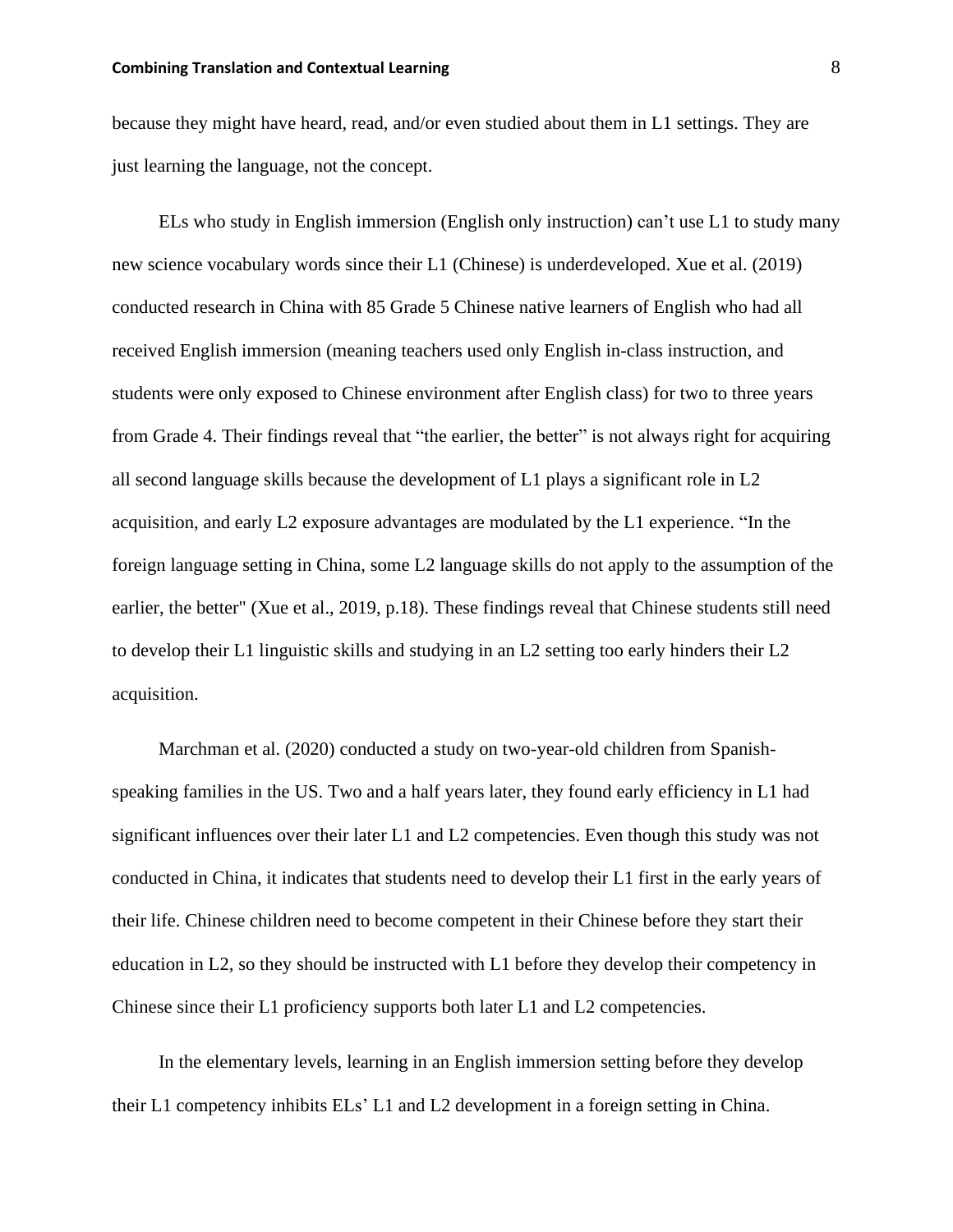According to the Linguistic Interdependence Hypothesis, children need to continue to develop their L1 linguistic skills to support their L1 and L2 competencies.

### **Research on Using L1 or Translation to Support L2 Acquisition**

Palmer et al. (2010) conducted a ten-week study on a Chinese boy in Canada. The boy was educated in China before he joined the local Canadian school. They found that "older children will have had ample exposure to their L1, which minimizes their confusion in conceptual transfer from one language to another" (Palmer et al., 2010, p.46). Chinese students need to be sufficiently exposed to their L1, and it can reduce the confusion in the transfer of learning from one language to the other. In this sense, using L1 translation during class instruction provides a way for ELs to learn Chinese.

Alroe and Reinders (2015) conducted a study on L2 vocabulary acquisition in a major university in Bangkok; 1003 freshmen participated. They divided the participants into two groups; one group studied vocabulary using translation pairs (English words with their Thai translations), and the other used context clues. In the end, they found that participants who studied words in context outperformed those who learned through translation pairs. They also concluded that "weaker students equaled advanced students in their scores for the word-to-word translation of target vocabulary into L1" (Alroe & Reinders, 2015, p.51). However, they gave the post-test immediately, so it is unknown whether there was retention or not for both strategies. Nevertheless, the study did prove that students learning with contextual clues outperformed those using translation pairs in vocabulary acquisition in the short term, and L1 translation supports that low-proficiency learners study new English vocabulary.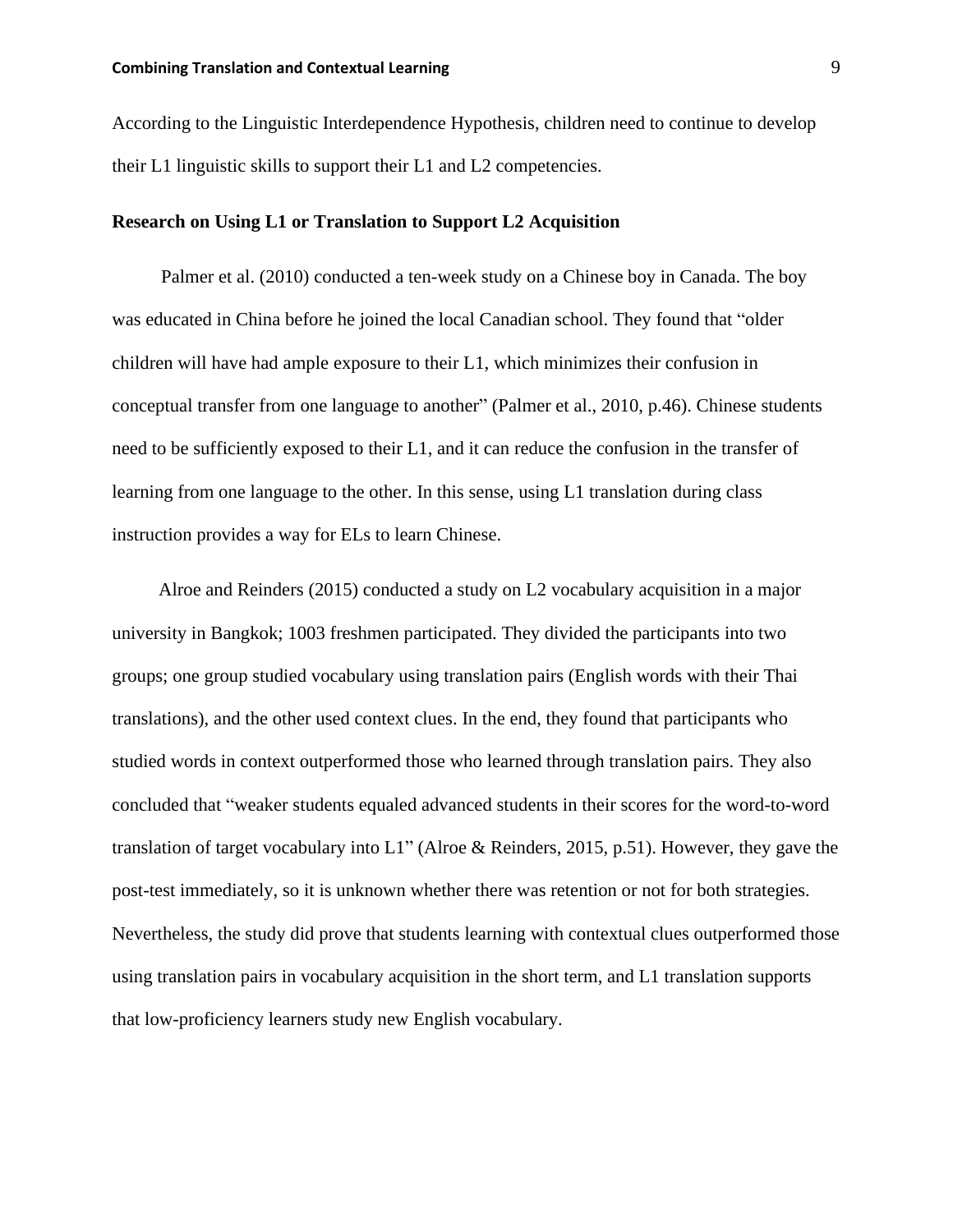### **Combining Translation and Contextual Learning 10 and 10 and 10 and 10 and 10 and 10 and 10 and 10 and 10 and 10 and 10 and 10 and 10 and 10 and 10 and 10 and 10 and 10 and 10 and 10 and 10 and 10 and 10 and 10 and 10 and**

Kelly and Bruen (2015) interviewed twelve college lecturers from a Higher Education Institute in Ireland, and all lecturers expressed positive attitudes towards the use of translation in language teaching. Using translation to teach a new language was rejected primarily due to the use of translation to teach grammatical rules, the difficulty in translating from the L1 to the L2, a reliance on processing the L2 through the L1, and finally, slowing down students' L2 processing skill and speed. However, these criticisms against translation overlook the fact that it can complement the Direct Method of language learning (teaching L2 directly to students without the use of their mother tongue). They concluded that teachers can employ translation as a pedagogical tool that can complement the existing pedagogical approach to language teaching and learning.

To study cross-language contributions of morphological awareness to word reading and vocabulary in Chinese–English bilinguals, Tong, et al. (2018) researched 97 Chinese–English bilingual children in Grades 1-4. Their research results indicate that Chinese phonological awareness contributes significantly to English word reading and English vocabulary.

To examine the Linguistic Interdependence Hypothesis, Kim and Piper (2018) researched 628 school children (312 female) located in the counties of Kenya. They revealed that participants' L1 literacy skills at time one predicts their L2 literacy skills at time two, and literacy skills in multiple languages have bidirectional relations. Eliminating the use of their native language at schools hinders ELs' L1 development. Consequently, it impedes their L2 acquisition. Students need to keep on developing their L1 linguistic skills to support their L2 development because literacy skills in different languages enjoy a bidirectional relation.

Marchman et al. (2020) researched the effects of L1 proficiency on L2 acquisition in 95 two-year-old children (41 males and 54 females) from Spanish-speaking families in the US. Two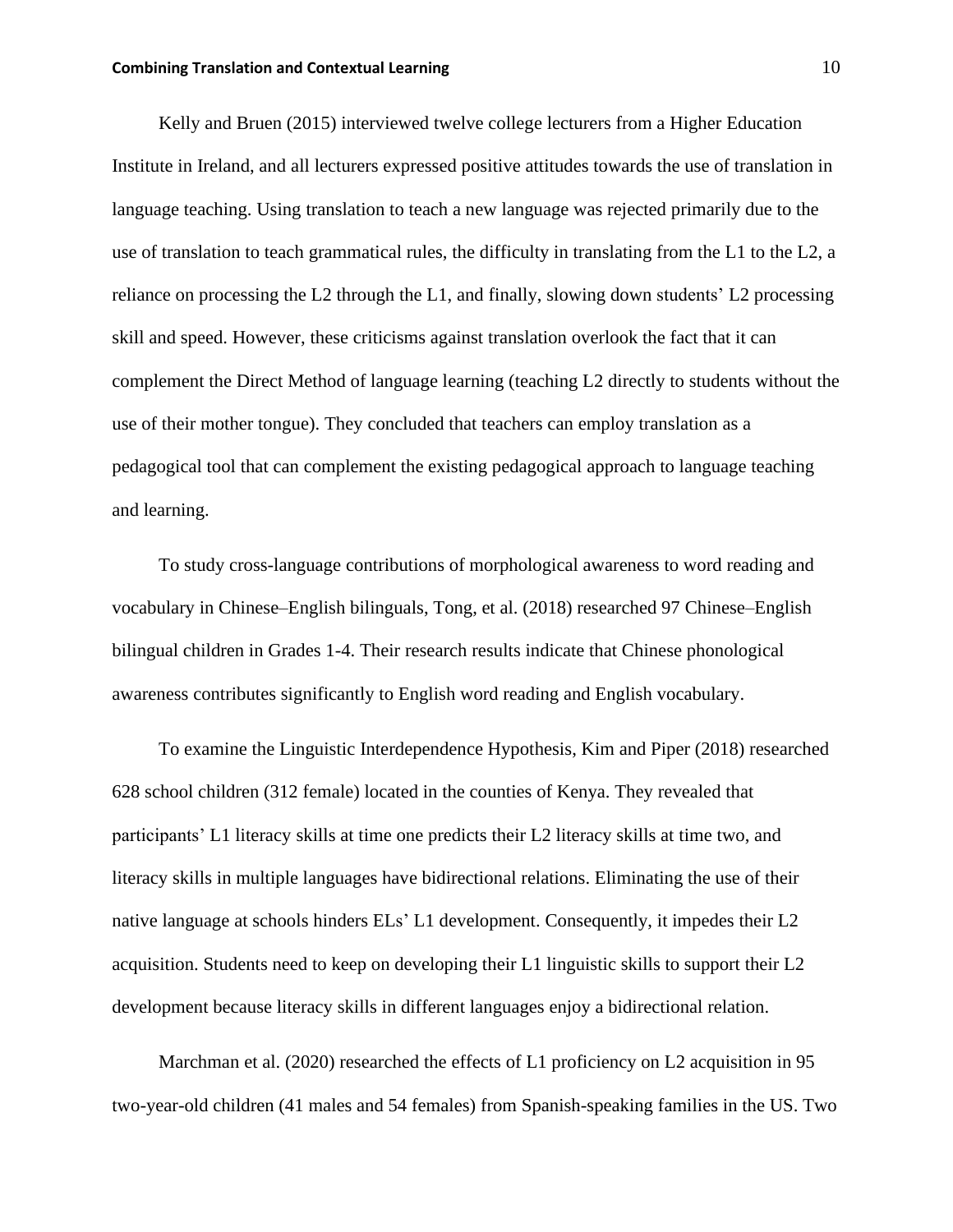### **Combining Translation and Contextual Learning 11 and 2008 12 and 2008 12 and 2008 12 and 2008 12 and 2008 12 and 2008 12 and 2008 12 and 2008 12 and 2008 12 and 2008 12 and 2008 12 and 2008 12 and 2008 12 and 2008 12 and**

years later, they found that early efficiency in spoken language processing, as early as 2 years of age, was associated with their later language competencies not only in Spanish (L1), but also in English (L2). These results suggest that building a strong foundation in a child's native language contributes significantly to their L1 proficiency as well as for later L2 acquisition.

Students' L1 proficiency supports their L2 acquisition, and a strong foundation in their L1 contributes greatly to their L2 linguistic development. While it is not good to use translation all the time when ELs study a new language, L1 translation can still play a role in supporting students' L2 acquisition.

### **Limitations of Recent Studies on Using L1 or Translation to Support L2 Acquisition**

Alroe and Reinders (2015) conducted the previously mentioned study using translation pairs and contextual clues to learn L2 vocabulary in a major university in Bangkok. They found that translation supports low proficiency students' L2 vocabulary acquisition, but their results proved that university students learning with contextual clues outperform those using translation pairs. However, an objection may be raised because this study does not have a delayed post-test, so it does not indicate whether either of the approaches has long-term value on vocabulary acquisition.

In the study by Kelly and Bruen (2015), they indicated that recent theories on language teaching and learning have at best ignored the role of translation, and at worst vilified it. English is the only language during all class instruction; students can't use their L1, and they must use an English-only dictionary at school. Most theorists believe the presence of L1 hinders L2 acquisition. In the end, their research findings concluded that translation supports learners' L2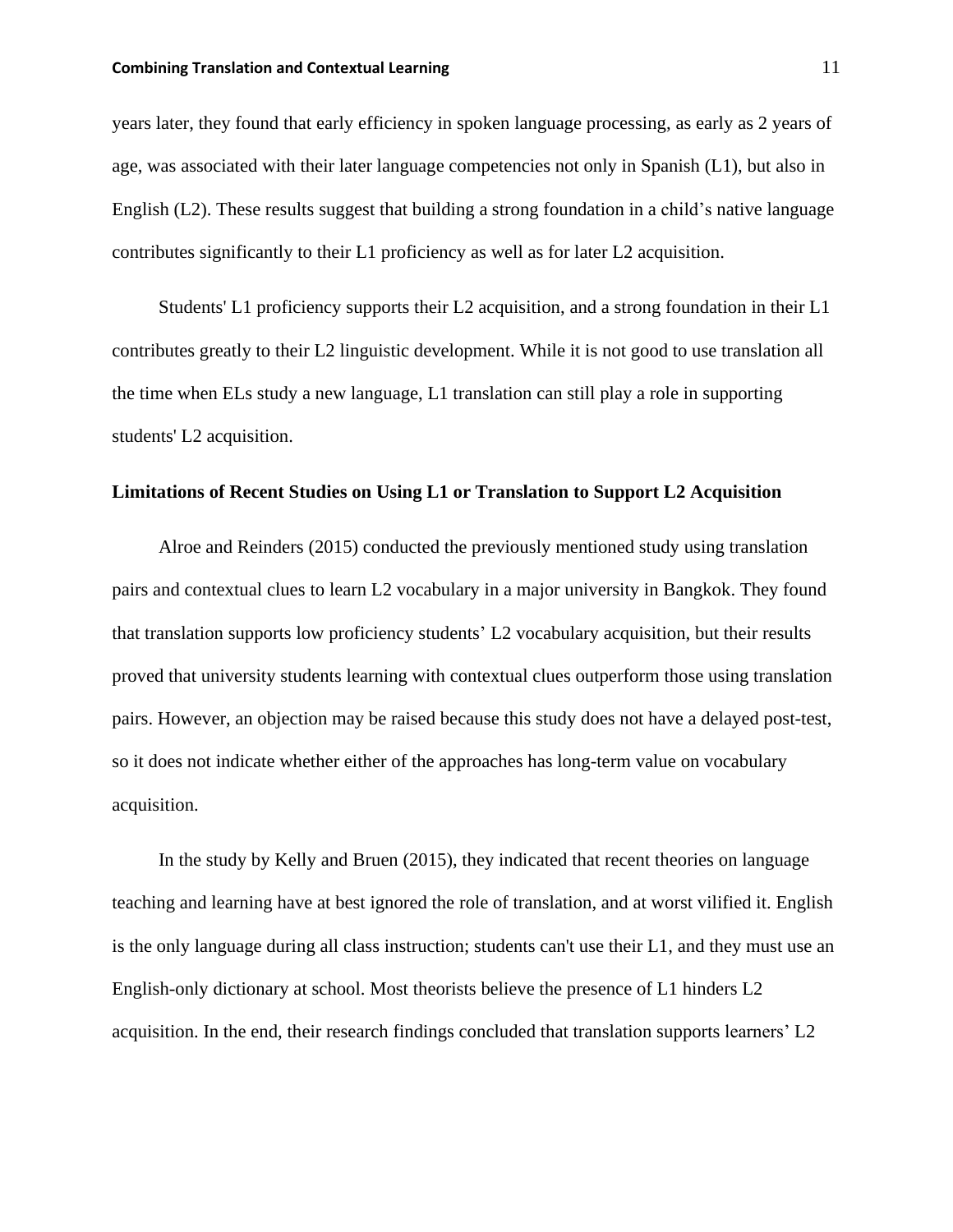acquisition under a principled theoretical framework, yet its effects are unsupported by sufficient research literature (Kelly & Bruen, 2015).

"The earlier the better" is not always good for L1 and L2 development, and ELs learning a second language through immersion too early inhibits their L2 acquisition (Gao, et at., 2019; Xue et al., 2019; Marchman et al., 2020). Students need to develop their L1 linguistic skills first, and the practice of removing L1 to push little kids to acquire their L2 in the short term should be reevaluated. English immersion has its benefit, but ELs still need to develop their L1 to support their L2 language acquisition. Future studies should address how many years of L1 Chinese study is optimal for L2 English development relative to the age of acquisition (Xue et al., 2019).

To answer the question of whether L1 is activated in proficient L2 learners, Ma and Ai (2018) conducted two experiments, the first being done on low-proficiency L2 learners and the second on advanced learners. The results support that translation is activated in low-proficiency L2 learners. "The patterns observed in higher-proficiency bilinguals in the present experiment were strikingly similar to those in lower-proficiency learners reported in Experiment 1" (Ma  $\&$ Ai, 2018, p.517). They concluded that L1 translation activates the orthographic information in both low and high proficiency Chinese-English bilinguals, but not the phonological information of the L1 during L2 vocabulary comprehension.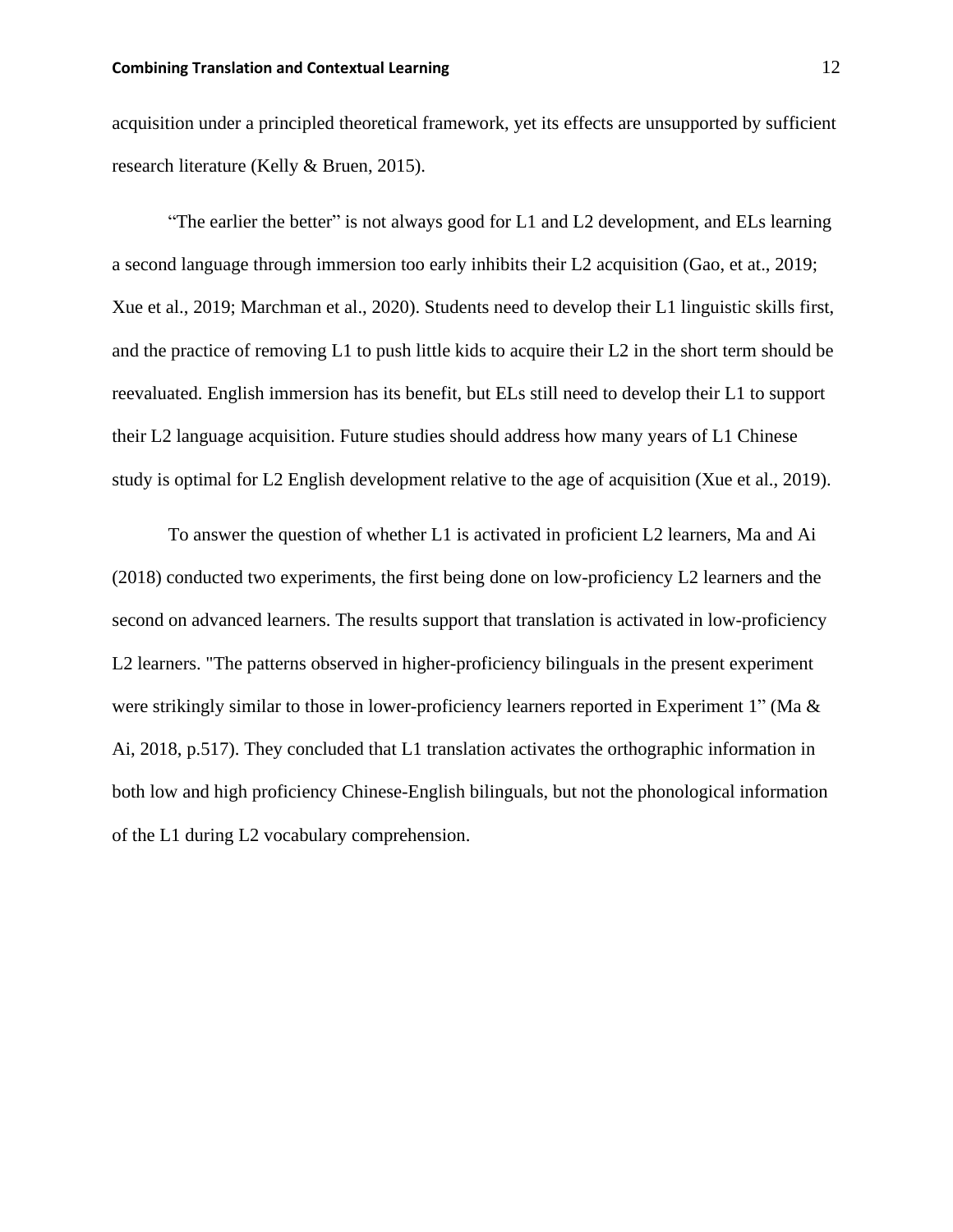### **Methods**

<span id="page-13-0"></span>This action research seeks to find out the effects of L1 translation (Chinese) on Grades 2 and 3 EL science vocabulary acquisition.

### **The Research Context**

This study was conducted in a bilingual school in Guangzhou, China. All students are Chinese natives, and they use a self-educating curriculum from the United States. This is an individualized curriculum from the United States, which means students of different grades study in the same classroom; they progress at their rate of learning, so even kids in the same grades are learning different units. There are 22 students in the same class, ranging from Grade 1 to Grade 3. Only 12 Level 2 and 3 students joined this project because Level 1 kids aren't ready to read and write in their L1 (Chinese). All of them receive English instruction from 8 a.m. to 2:45 p.m., and Chinese becomes the instructional language most of the time from 2:45-4:30. All students are exposed to Chinese after school.

#### **Interventional Strategies and the Timeline**

This project intended to identify whether L1 translation supports science vocabulary acquisition in students in Grades 2 and 3. It lasted for five weeks. The school principal's approval was gained before the research began, and students were told to prepare a separate vocabulary notebook for studying new academic vocabulary using their L1 translation (Chinese), illustrations, drawings, photos, and/or realia. All participants took the pre-test in the first week and the post-test at the end of the study. In the end, a questionnaire (Appendix B) was completed by all ELs to gather additional data to further study the effects of L1 translation on science vocabulary acquisition.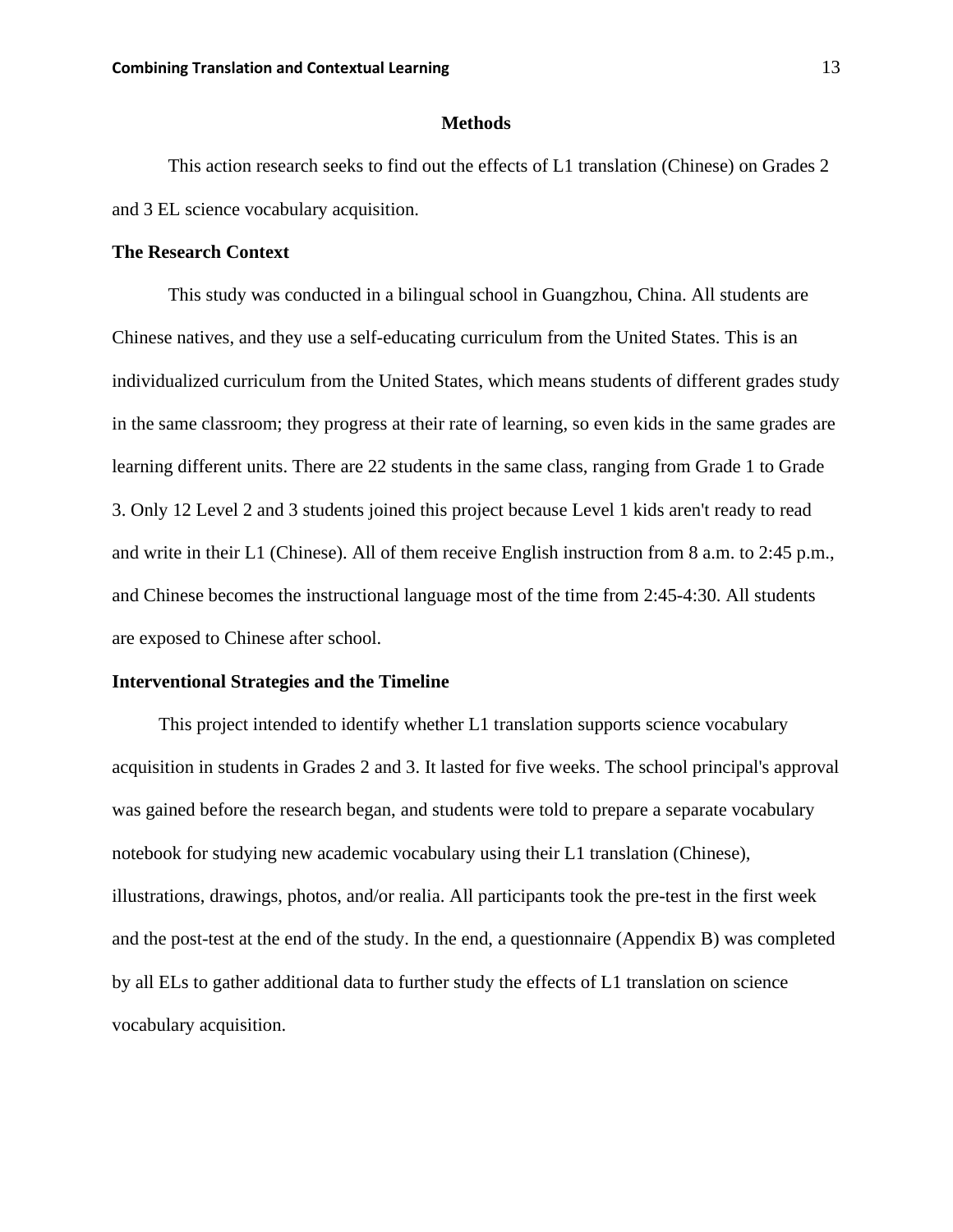### **Data Collection and Security**

Pre- and post-tests were administered to collect assessment data. Since they were using an individualized curriculum, each student had his/her pre-and post-test. Additional data were gathered from EL vocabulary notebooks; students selected which strategy(ies) they wanted to employ to take notes, so the researcher could gather data on the effects of one or more strategies. This helped identify the effects of L1 translation in relation to other strategies on supporting ELs' science vocabulary acquisition. In the end, all participants completed a questionnaire so that information could be gathered about the best strategy(ies) that each student preferred to use to learn science vocabulary, as well as if Chinese (L1) was or was not a necessity for them to study L2 science vocabulary.

Parents' consent was not required since this study was conducted in the general classroom setting. Pseudonyms are used to protect all participants. All research data are stored in a laptop, and no original research data would be released without parents' or guardians' written consent.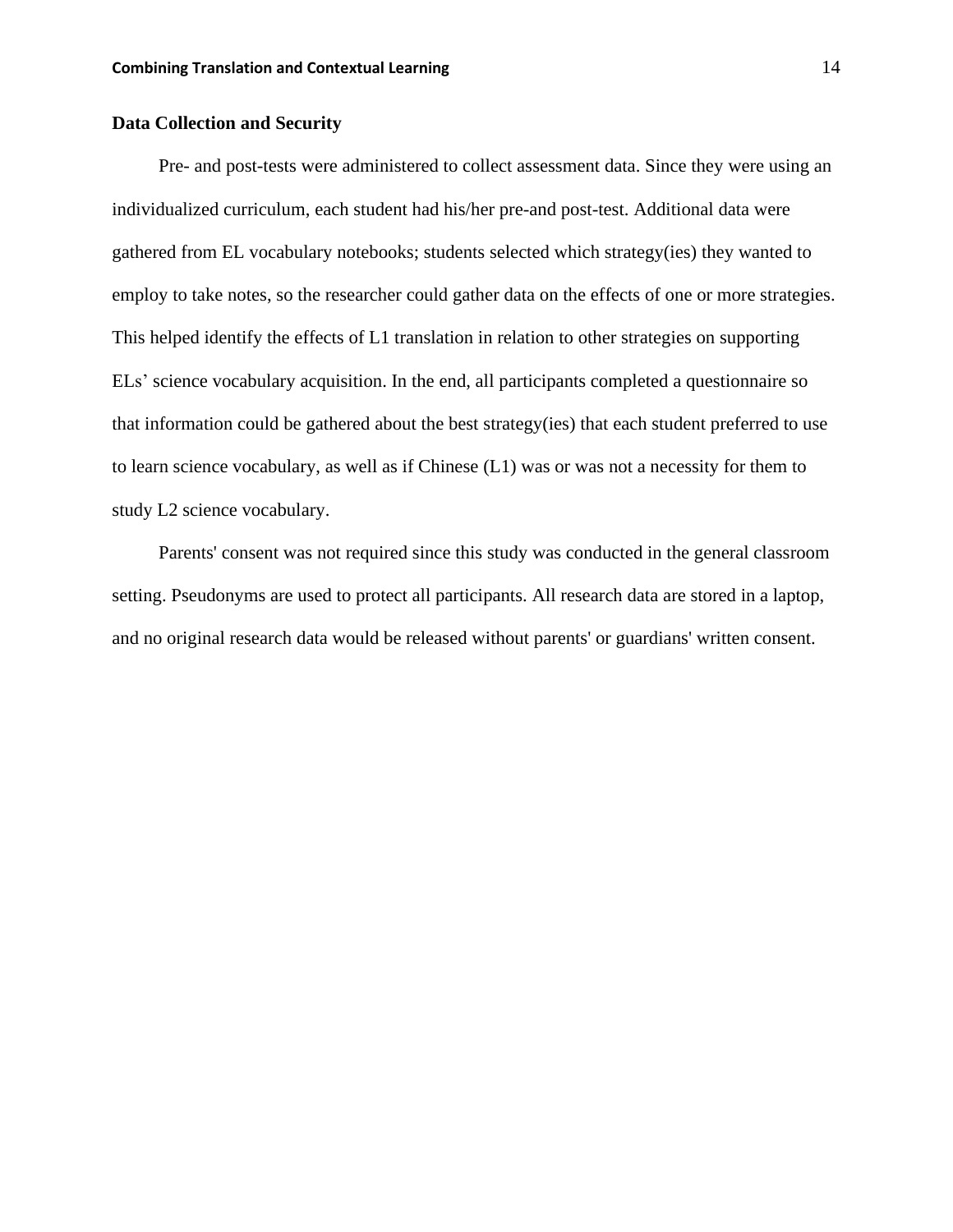### <span id="page-15-1"></span>**Findings**

### <span id="page-15-0"></span>**Data Analysis**

 Of the twelve students, only Phoebe and Mike were Level 2 kids, and the rest were in Level 3. Both Level 2 kids preferred to use illustrations for learning the new science vocabulary. Phoebe specifically stated that she wanted to use L1 translation to study the new vocabulary, but she chose to use illustrations because she couldn't read and write them in Chinese. So, Grade 2 students are probably not ready to employ their L1 to study L2 vocabulary, at least in reading and writing. Future research should focus more on students from Level 3 and above to study the effects of translation on ELs' academic vocabulary acquisition.

### **Figure 1**



*Pre-assessment Results*

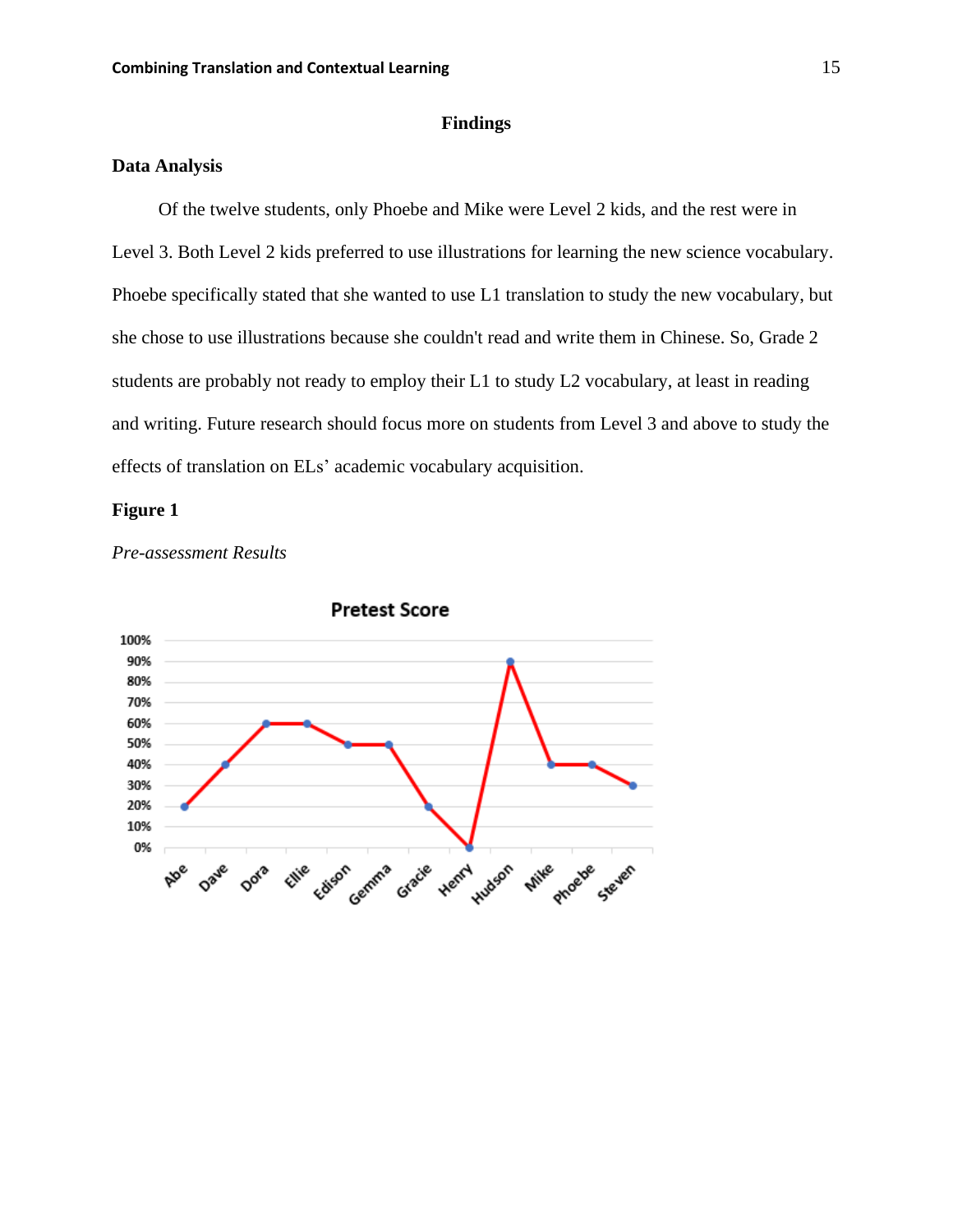### **Figure 2**

*Post-assessment Results*



### **Table 1**

*Number of Strategy/ies Applied by Students*

| <b>Students</b> |           | <b>Translation Illustration</b> | <b>Drawing</b> | <b>Photos</b> | English<br><b>Definition</b> |
|-----------------|-----------|---------------------------------|----------------|---------------|------------------------------|
| Abe             |           |                                 |                |               | ٦                            |
| Dave            | V         |                                 |                |               |                              |
| Dora            |           |                                 |                |               |                              |
| Ellie           | $\sqrt{}$ |                                 | N              |               |                              |
| Edison          |           | ٦Ι                              |                |               |                              |
| Gemma           | V         |                                 | V              |               |                              |
| Gracie          | $\sqrt{}$ |                                 |                |               |                              |
| Henry           | V         |                                 |                |               |                              |
| Hudson          |           |                                 | N              |               |                              |
| Mike            |           | 1                               |                |               |                              |
| Phoebe          |           |                                 |                |               |                              |
| Steven          | V         |                                 |                |               |                              |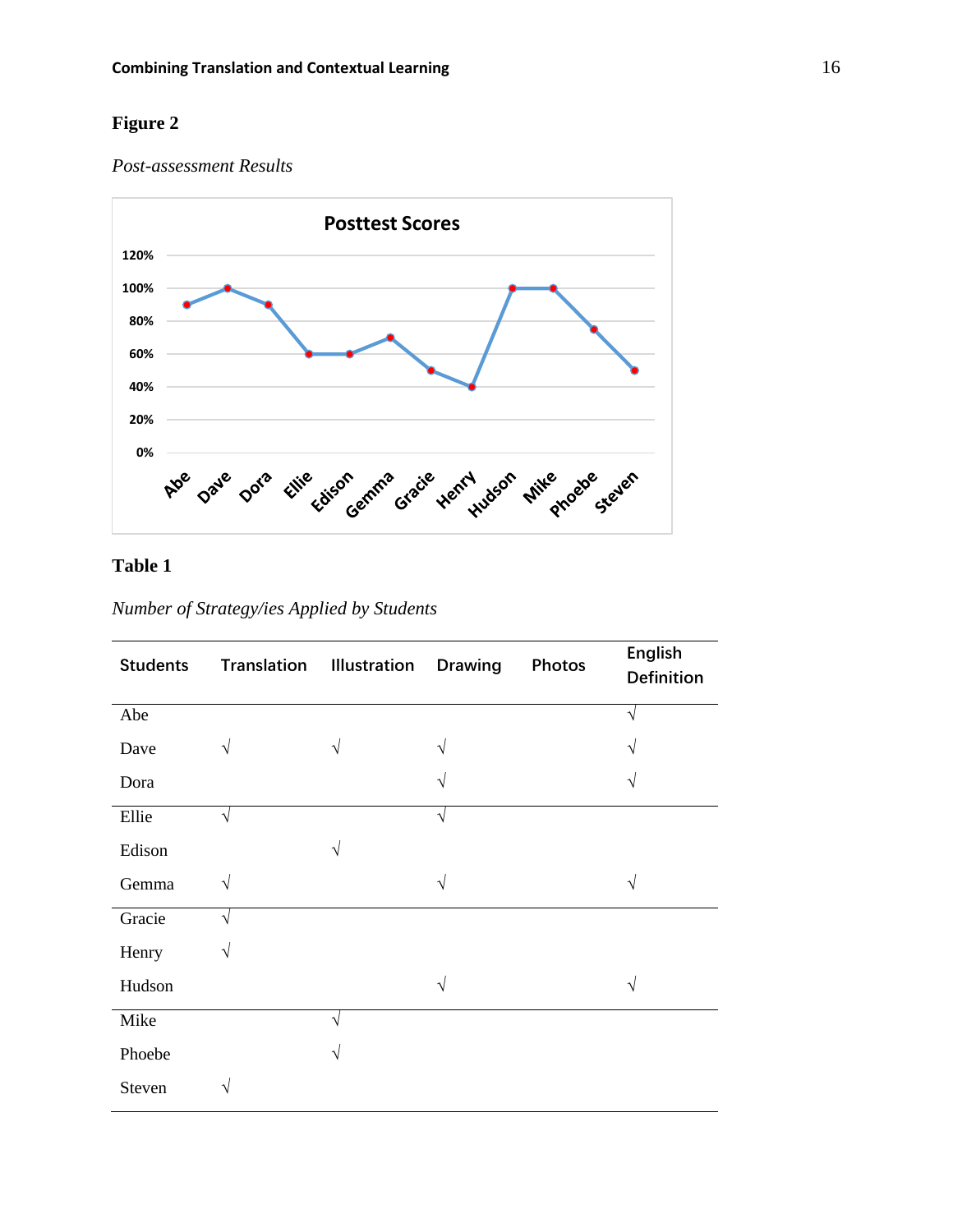Pre- and post-tests (Appendix A) were administered to all twelve participants at the beginning and the end of this project. They consisted of two lists of ten science vocabulary, and students picked the most appropriate way for them to tell the definition of each word, such as drawing, L1 translation, and English (L2). According to Figure 1 above, the four students (Abe, Gracie, Henry, and Steven) who used only one strategy (English definition or L1 translation) to study science vocabulary scored the lowest on their pre-tests.

All students completed their post-tests four weeks later. According to the assessment results in Figure 2, all participants showed improvements in their science vocabulary acquisition. Still, four of the five participants (Edison, Gracie, Henry, and Steven) who earned the lowest grades employed a single strategy (Illustration or L1 translation) to study academic vocabulary.

This result is consistent with the finding that employing multiple strategies meets the diverse learning needs of students (Vaughn, et al., 2018). However, it doesn't mean that students employing more strategies than others would master the vocabulary faster and/or more easily since some students (Dora and Hudson) only applied two strategies but performed much better than the rest. More studies can be done in this area to identify the number of strategies a student should apply to learn academic vocabulary.

Abe and Mike didn't do very well on their pre-tests, yet they improved a lot, according to their post-test results in Figure 2. It is likely that other factors contributed to their vocabulary acquisition. However, the purpose of this paper does not call for delving deeply into those factors. A more general study can be done to study this further.

The assessment results revealed that using only L2 can't help instructors make accurate inferences on EL academic vocabulary acquisition. All students chose to use drawing to tell the meaning of the academic vocabulary, four of them answered the tests with L1 (Chinese), and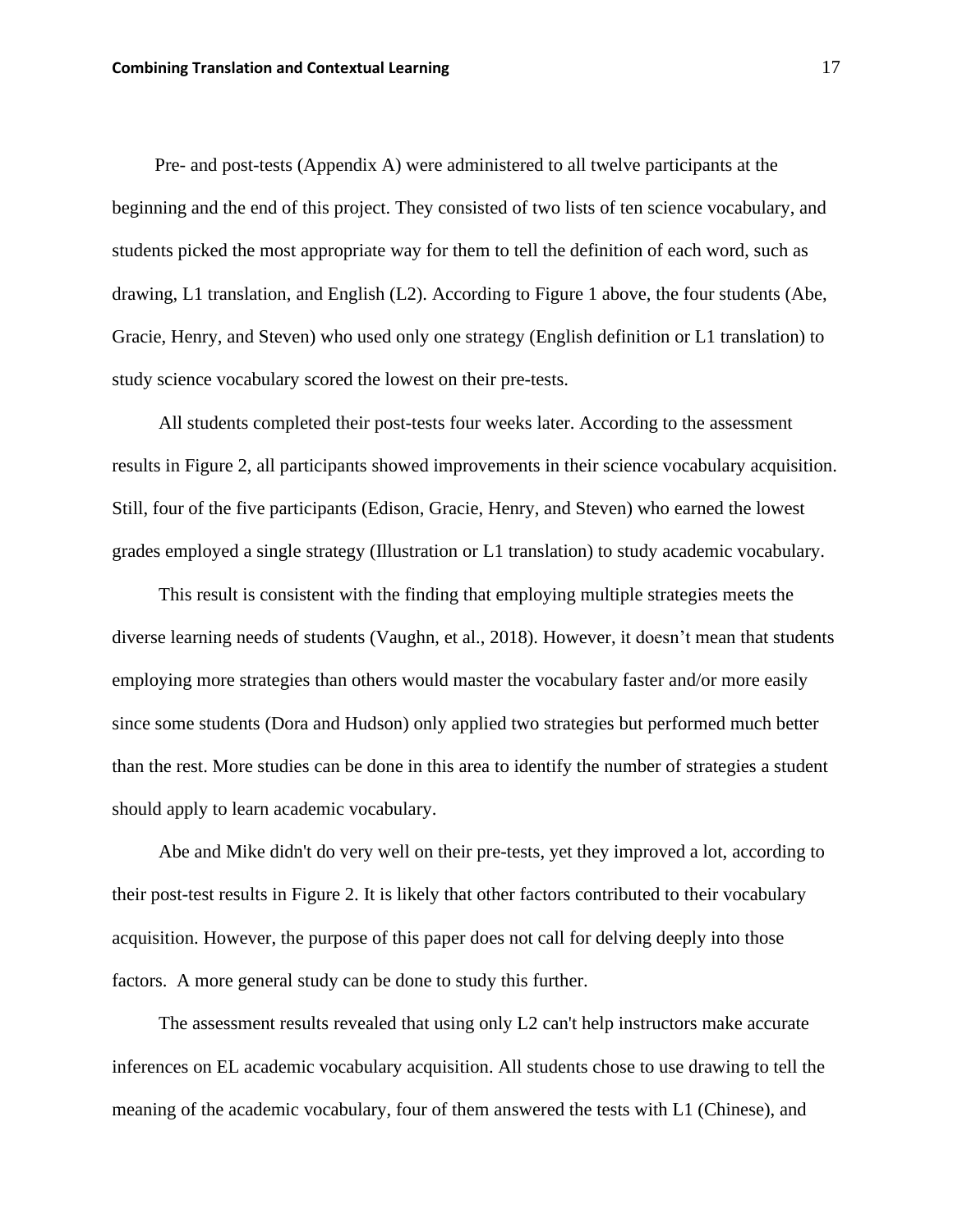### **Combining Translation and Contextual Learning 18 and 18 and 18 and 18 and 18 and 18 and 18 and 18 and 18 and 18 and 18 and 18 and 18 and 18 and 18 and 18 and 18 and 18 and 18 and 18 and 18 and 18 and 18 and 18 and 18 and**

four of them finished their pre-tests without the use of their L2. The figure in appendix C.1 provides a sample of this. Test results made it clear that EL knew the right answers, and they used their L1, drawings, and English to finish their tests, rather than just L2 (English). This was mainly due to their limited L2 competence. Thus, we should employ alternate modes of expression, such as drawing, L1 translation, pointing to real objects, and so on, to assess these students' L2 vocabulary acquisition (Vaughn, et al., 2018). Doing so will help teachers determine what ELs truly know.

However, allowing students to use drawings to answer their tests makes scoring objectively hard for teachers. In Appendix C.2, a student drew a wavy line to denote a flood. The instructor had to refer to the student's vocabulary notebook or confirm with him orally to determine whether he truly knew the word. So, future researchers should avoid allowing all students to use drawings unless researchers are sure that they can find out the right answer in instances of doubt.

#### **Table 2**

| <b>Name</b> | Wk1        | Wk2       | Wk3 | Wk4       |
|-------------|------------|-----------|-----|-----------|
| Abe         |            | $\sqrt{}$ |     |           |
| Dave        | $\sqrt{ }$ | $\sqrt{}$ |     |           |
| Dora        | $\sqrt{ }$ | $\sqrt{}$ |     | $\sqrt{}$ |
| Ellie       | $\sqrt{ }$ | N         | ٦   |           |
| Edison      | $\sqrt{ }$ | $\sqrt{}$ |     |           |
| Gemma       | $\sqrt{ }$ | $\sqrt{}$ |     |           |
| Gracie      | N          | ٦         |     |           |

#### *Weekly Update on Vocabulary Notebook*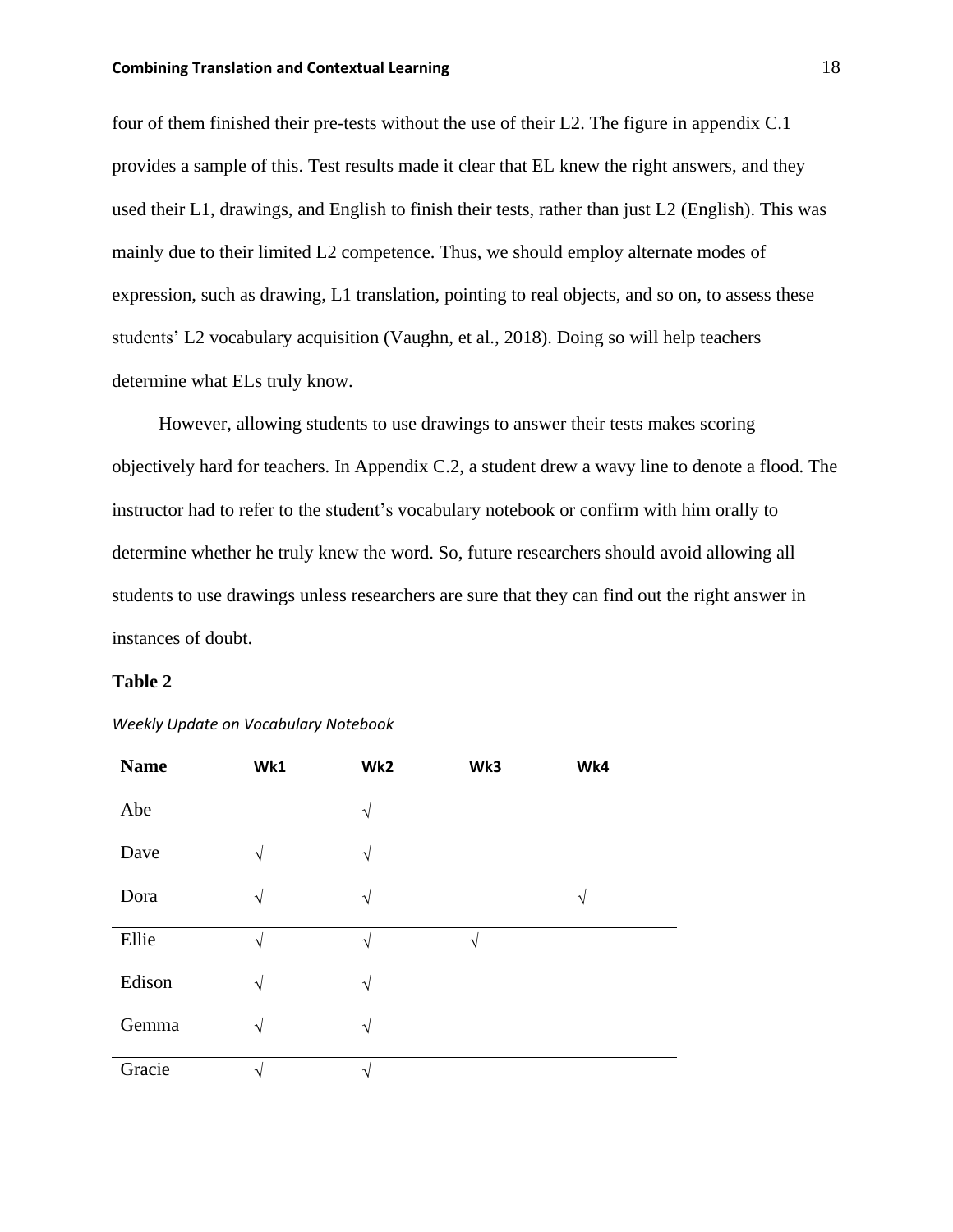| Henry  | $\sqrt{}$  | $\mathcal{N}$ |               |               |
|--------|------------|---------------|---------------|---------------|
| Hudson |            | $\sqrt{ }$    |               | $\mathcal{N}$ |
| Mike   |            | $\mathcal{N}$ | $\mathcal{N}$ |               |
| Phoebe | V          | $\sqrt{}$     |               |               |
| Steven | $\sqrt{ }$ | $\sim$        |               | ٦Ι            |

According to the assessment data, it appears that there is no significant relationship between participants' weekly updates on vocabulary notebooks and test results. Three students (Gracie, Henry, and Steven) updated their notebooks as the rest, but they earned lower grades than the others.

### **Figure 5**

|                | How helpful are they for you to<br>learn a new word?                                                         | Not<br>helpful | A bit<br>helpful | Very<br>Helpful | The<br>most<br>helpful |                | How helpful are they for you to<br>learn a new word?                                                         | <b>Not</b><br>helpful | A bit<br>helpful | Very<br>Helpful | The<br>most<br>helpful |
|----------------|--------------------------------------------------------------------------------------------------------------|----------------|------------------|-----------------|------------------------|----------------|--------------------------------------------------------------------------------------------------------------|-----------------------|------------------|-----------------|------------------------|
|                | 1 Translation(中文翻译)                                                                                          |                |                  |                 |                        |                | 1 Translation(中文翻译)                                                                                          |                       |                  |                 |                        |
|                | 2 Drawing                                                                                                    |                |                  |                 | $\sqrt{ }$             |                | 2 Drawing                                                                                                    |                       |                  |                 |                        |
|                | 3 Illustration (Willi)                                                                                       |                |                  |                 |                        |                | 3 Illustration (图画)                                                                                          |                       |                  |                 |                        |
|                | 4 Photos                                                                                                     |                |                  |                 |                        | $\Delta$       | Photos                                                                                                       |                       |                  |                 |                        |
|                | 5 Realia (真实的物品)                                                                                             |                |                  |                 |                        | 5 <sup>1</sup> | Realia (真实的物品)                                                                                               |                       |                  |                 |                        |
|                |                                                                                                              |                |                  |                 |                        |                |                                                                                                              |                       |                  |                 |                        |
|                |                                                                                                              |                |                  |                 |                        |                |                                                                                                              |                       |                  |                 |                        |
|                |                                                                                                              |                |                  |                 |                        |                |                                                                                                              |                       |                  |                 |                        |
|                | What is the best way for you to learn the new words?                                                         |                |                  |                 |                        |                | What is the best way for you to learn the new words?                                                         |                       |                  |                 |                        |
|                | Use drawing is the long may to learn                                                                         |                |                  |                 |                        |                | Drawing it is good                                                                                           |                       |                  |                 |                        |
|                | Do you think Chinese (the first language) is a must to help you understand the new words? Why or<br>why not? |                |                  |                 |                        |                | Do you think Chinese (the first language) is a must to help you understand the new words? Why or<br>why not? |                       |                  |                 |                        |
| n <sub>o</sub> | becase I can use Draming, Illustration                                                                       |                |                  |                 |                        |                | $I$ do not (no)                                                                                              |                       | <b>IL OF</b>     |                 |                        |
|                | His is goder.                                                                                                |                |                  |                 |                        |                |                                                                                                              | Know                  |                  |                 |                        |

### *Questionnaire Samples*

All students completed their questionnaires (Appendix B). Since they are Grades 2 and 3 ELs, the questionnaire was designed with simple English. Seven students selected more than one strategy as the most helpful to study new vocabulary, and the remaining five chose only one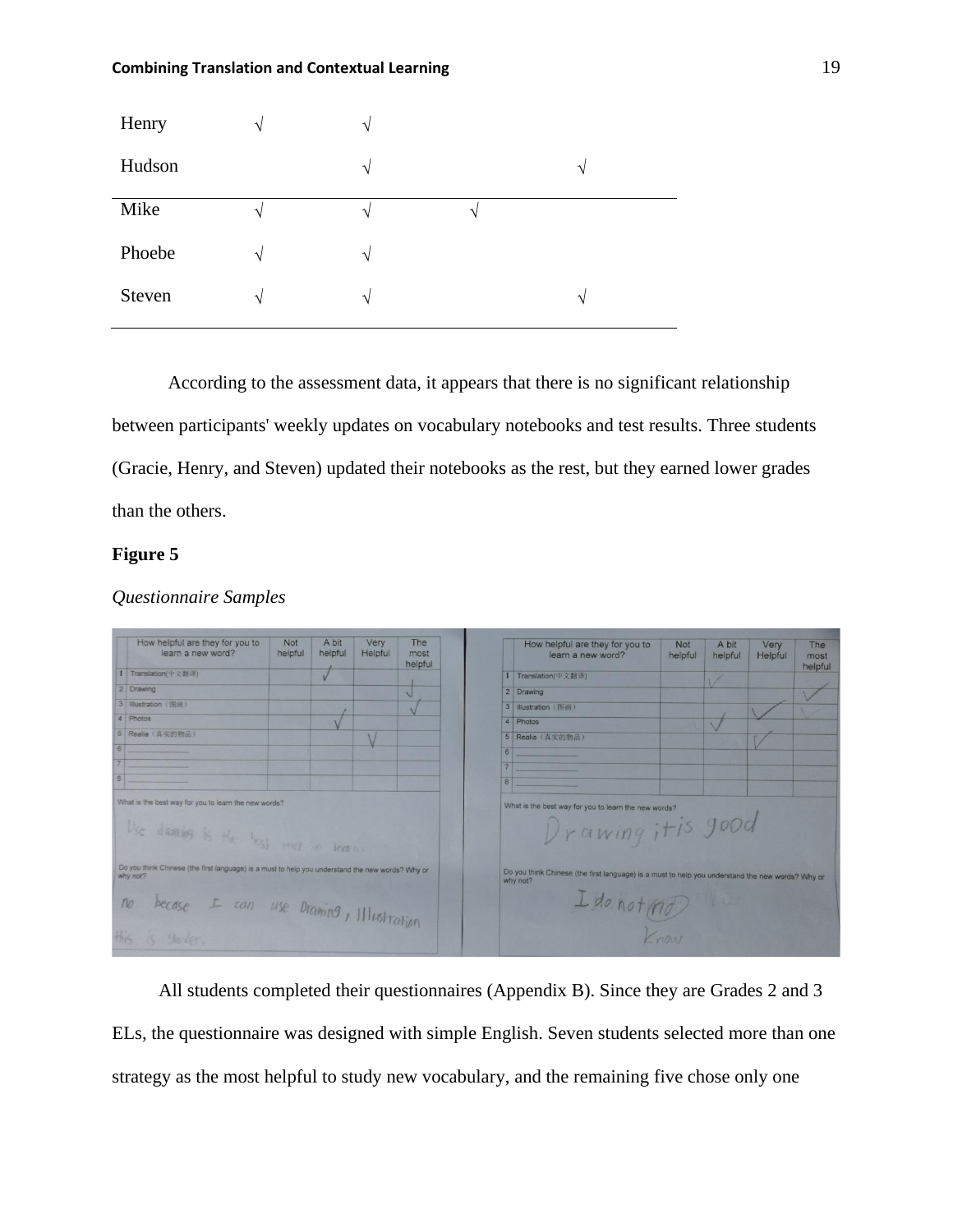(Figure 6). Three of them picked translation as one of the best strategies for acquiring new vocabulary, but only two of the twelve participants considered L1 translation as a must for learning new words.

### **Figure 6**

### *A Questionnaire With Confusing Answers*

|                | How helpful are they for you to<br>learn a new word?                                          | <b>Not</b><br>helpful | A bit<br>helpful | Very<br>Helpful | The<br>most<br>helpful |
|----------------|-----------------------------------------------------------------------------------------------|-----------------------|------------------|-----------------|------------------------|
| 1              | Translation(中文翻译)                                                                             |                       |                  |                 |                        |
| $\overline{2}$ | Drawing                                                                                       |                       |                  |                 |                        |
|                | o Hiustration (图画)                                                                            |                       |                  |                 |                        |
| $\overline{A}$ | <b>Photos</b>                                                                                 |                       |                  |                 |                        |
| 5              | Realia (真实的物品)                                                                                |                       |                  |                 |                        |
|                |                                                                                               |                       |                  |                 |                        |
| $\overline{7}$ |                                                                                               |                       |                  |                 |                        |
| 8              |                                                                                               |                       |                  |                 |                        |
|                | What is the best way for you to learn the new words?<br>Translation is the best way to learn. |                       |                  |                 |                        |

 All students gave clear information about what they thought or preferred in the questionnaire except for one. In Figure 6, that student chose drawing and realia as the most helpful ways for learning fresh vocabulary, and said translation provided little support for academic vocabulary acquisition. However, he picked L1 translation as the best strategy in his answer to the first open-ended question. His answers seem to be confusing because translation was not the most helpful strategy for him in L2 vocabulary acquisition. It is suggested that training should be provided in future studies to ensure the accuracy of all data.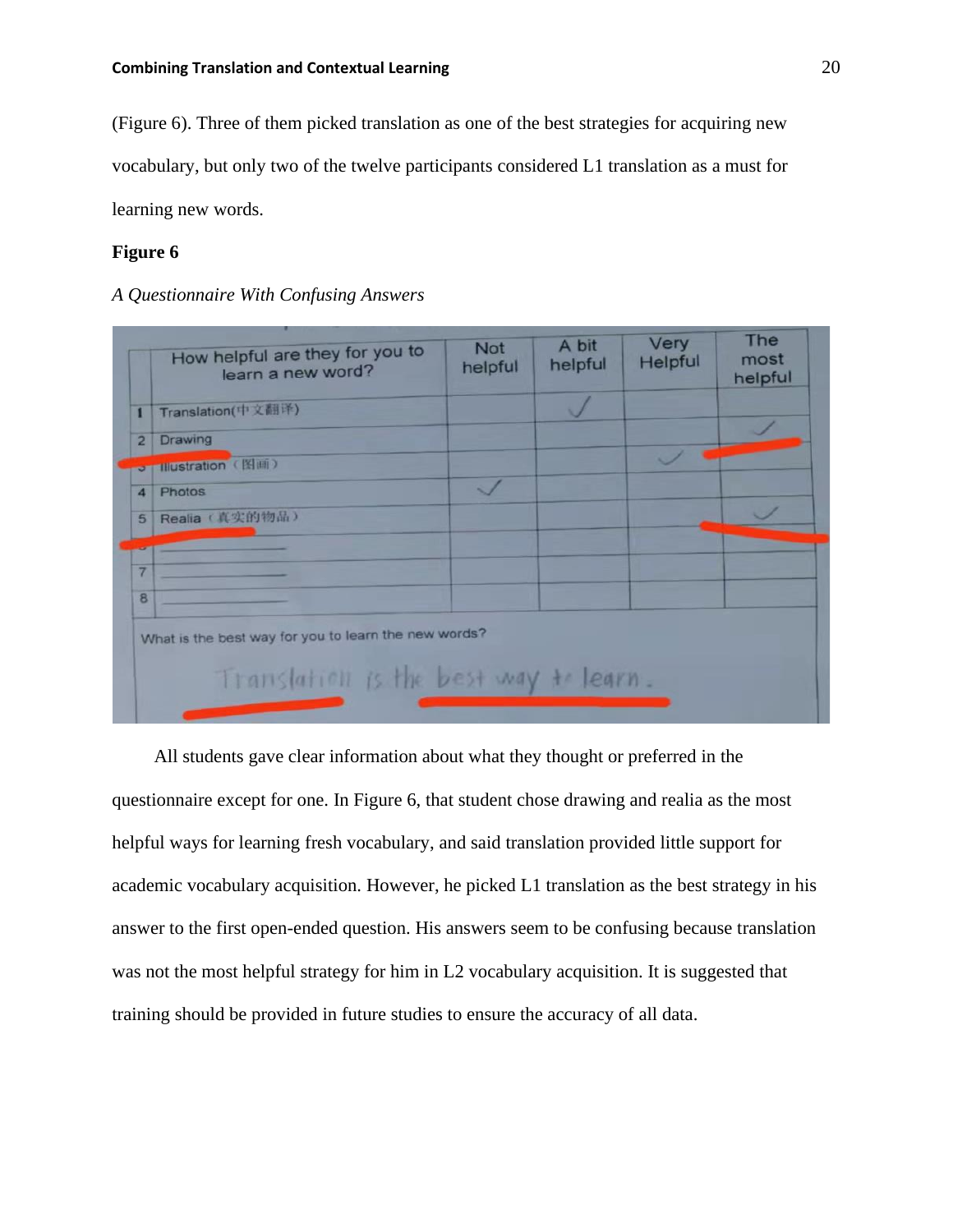### **Discussion**

#### <span id="page-21-1"></span><span id="page-21-0"></span>**Summary of Major Findings**

Participants who applied L1 translation to support their academic vocabulary performed as well as the rest. Students who used only the L1 translation strategy to study new science words performed as well as others who employed only illustration or English definition (Table 1). Therefore, ELs can acquire new vocabulary using translation, and it works as effectively as other learning strategies, such as drawing, illustration, photos, and so on. This result is consistent with the finding that translation supports EL L2 acquisition (Kelly & Bruen, 2015).

However, participants who applied multiple strategies to study the new words greatly outperformed those using only one learning strategy. The results from the pre-and post-test assessments confirm this. Moving forward, teachers need to use multiple learning strategies to meet the needs of various types of learners, and ELs need to apply more than one strategy to support their L2 academic vocabulary acquisition (Vaughn, et al., 2018).

The assessment results also reveal that ELs should be tested using alternate modes of expression so that instructors can make accurate inferences on their academic vocabulary acquisition. Due to their limited L2 linguistic skills, students know some words, but they might not be able to tell their meaning using only L2. Allowing them to use drawings, pointing to real objects/illustrations, or L1 translation allows students to show all they have learned, and it can help teachers accurately determine EL L2 vocabulary acquisition.

In Table 1, Dave, Ellie, and Gemma all included L1 translation as one of their preferred learning strategies, and Ellie was the only one using translation and another strategy to acquire the new science terms. The L1 translation should not be used alone. Their test scores indicate that L1 translation didn't hinder their L2 academic vocabulary acquisition, and it increased ELs'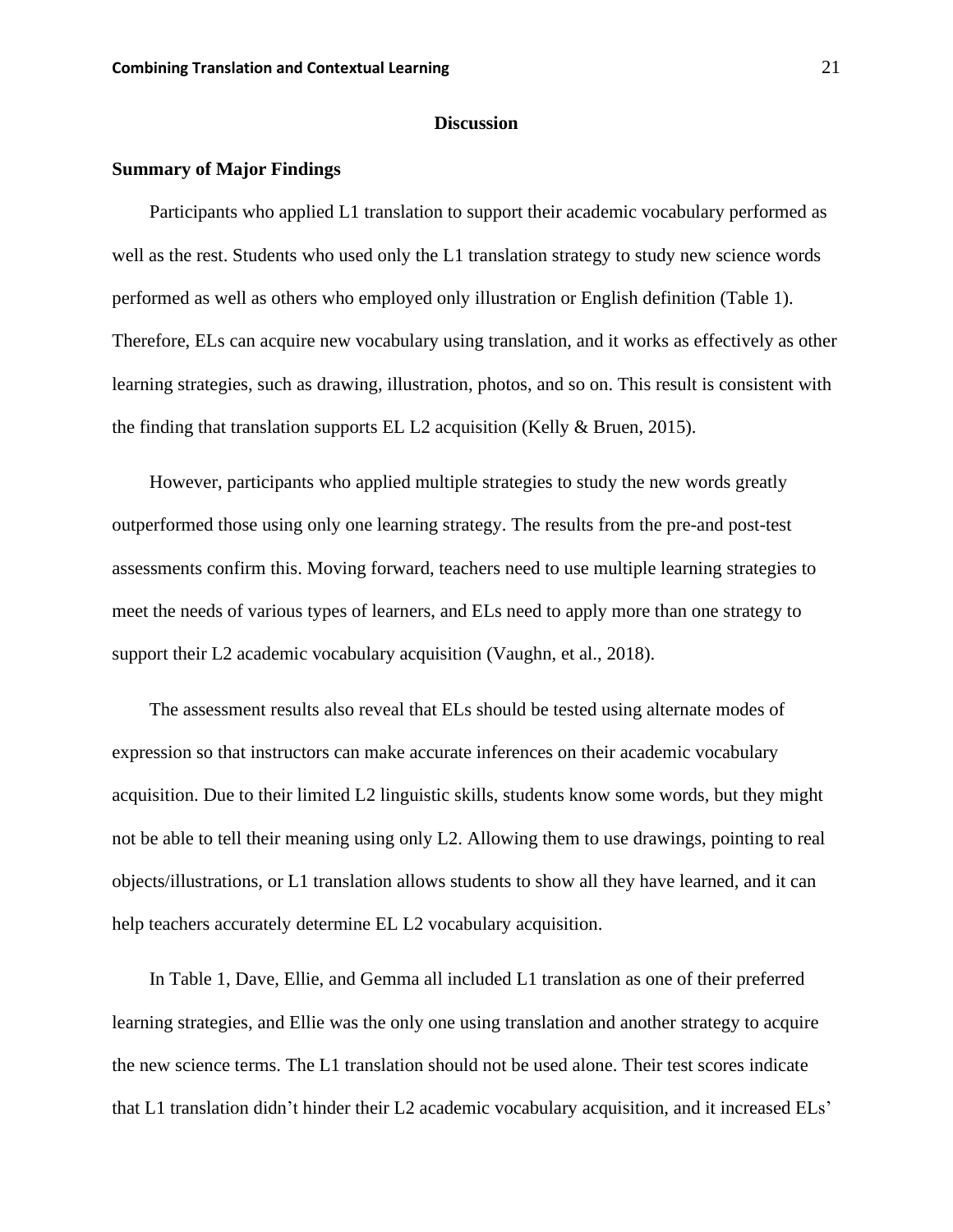L2 acquisition when it was used with other learning strategies. The presence of L1 supports L2 acquisition (Tong et al., 2018; Kim & Piper, 2018; Gao et al., 2019; Xue et al., 2019; Marchman et al., 2020).

### <span id="page-22-0"></span>**Limitations of the Study**

The major limitation of the study is that there were only 12 participants. Also, students were using the individualized curriculum and they took individualized pre-and post-tests, so comparing students' scores might lead to greater error(s) since they were studying different content and being assessed on an individual basis.

Many other factors also contribute to ELs' vocabulary acquisition, and this study focused only on the effects of L1 translation and contextual learning strategies in a classroom setting. A more general study can be conducted to measure the effects of L1 translation on ELs' L2 vocabulary acquisition.

### <span id="page-22-1"></span>**Further Study**

This study reveals that Level 2 students in primary school are not ready to employ L1 translation to study the academic vocabulary, due to their limited L1 language skills. Future research should focus on students in Grade 3 and above to identify the optimal ages for using Chinese (L1) to support ELs' academic vocabulary acquisition. It is not clear whether students' L1 competency plays a significant role in L2 vocabulary acquisition since the participants' Chinese language proficiency wasn't evaluated. It would be better to give them standardized tests to measure their L1 competence before starting the research. The assessment results can help future researchers locate qualified participants for their projects, and they can also use the data to try to identify whether L1 linguistic skills support L2 vocabulary acquisition. Lastly, some students employed a single strategy to study new science vocabulary, but they still earned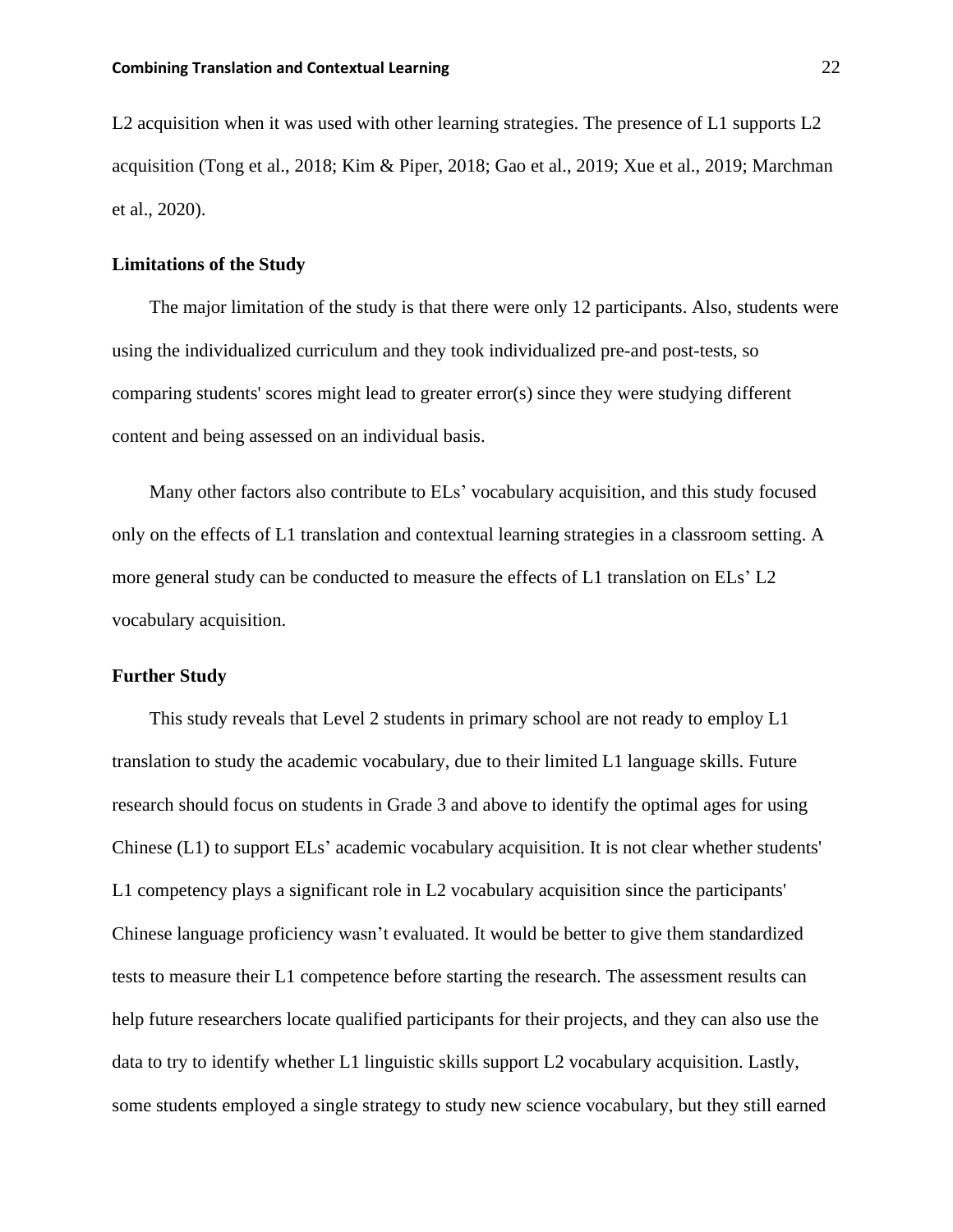very good grades, so future researchers can delve deeper to identify what other factors are contributing to their science vocabulary acquisition.

### **Conclusion**

<span id="page-23-0"></span>This project investigated the effects of L1 translation on L2 science vocabulary acquisition. Kelly and Bruen (2015) stated that the role of translation on language teaching and learning has long been argued; recent research findings indicate that L1 translation supports learners' L2 acquisition, yet its effects are not supported by enough literature. This research study planned to combine L1 translation with contextual learning strategies (illustration, photos, drawings, and realia) to study the effect(s) of translation on Grade 2 and 3 students' science vocabulary acquisition in an English school in China. Data were collected on what strategy(ies) each student employed to study the new words and from their pre-and post-tests. All participants completed a questionnaire to gather information about the most effective strategy(ies) for ELs' L2 vocabulary acquisition.

This study tried to discern the effects of translation on Grade 2 and 3 ELs' science vocabulary acquisition. The results indicate that translation supports ELs' L2 academic vocabulary acquisition. However, ELs who apply a single strategy, such as illustration, English definition, or L1 translation to study the new words perform poorly on their tests. Therefore, ELs need to apply multiple learning strategies to support their L2 vocabulary acquisition (Vaughn, et al., 2018). This project also tried to find out how many years of L1 Chinese study is optimal to support L2 acquisition, and findings indicate that students in Grade 2 are not ready to employ L1 translation to study L2 vocabulary. However, there is not enough evidence to support that Level 3 students are adequately prepared to apply translation to support their L2 vocabulary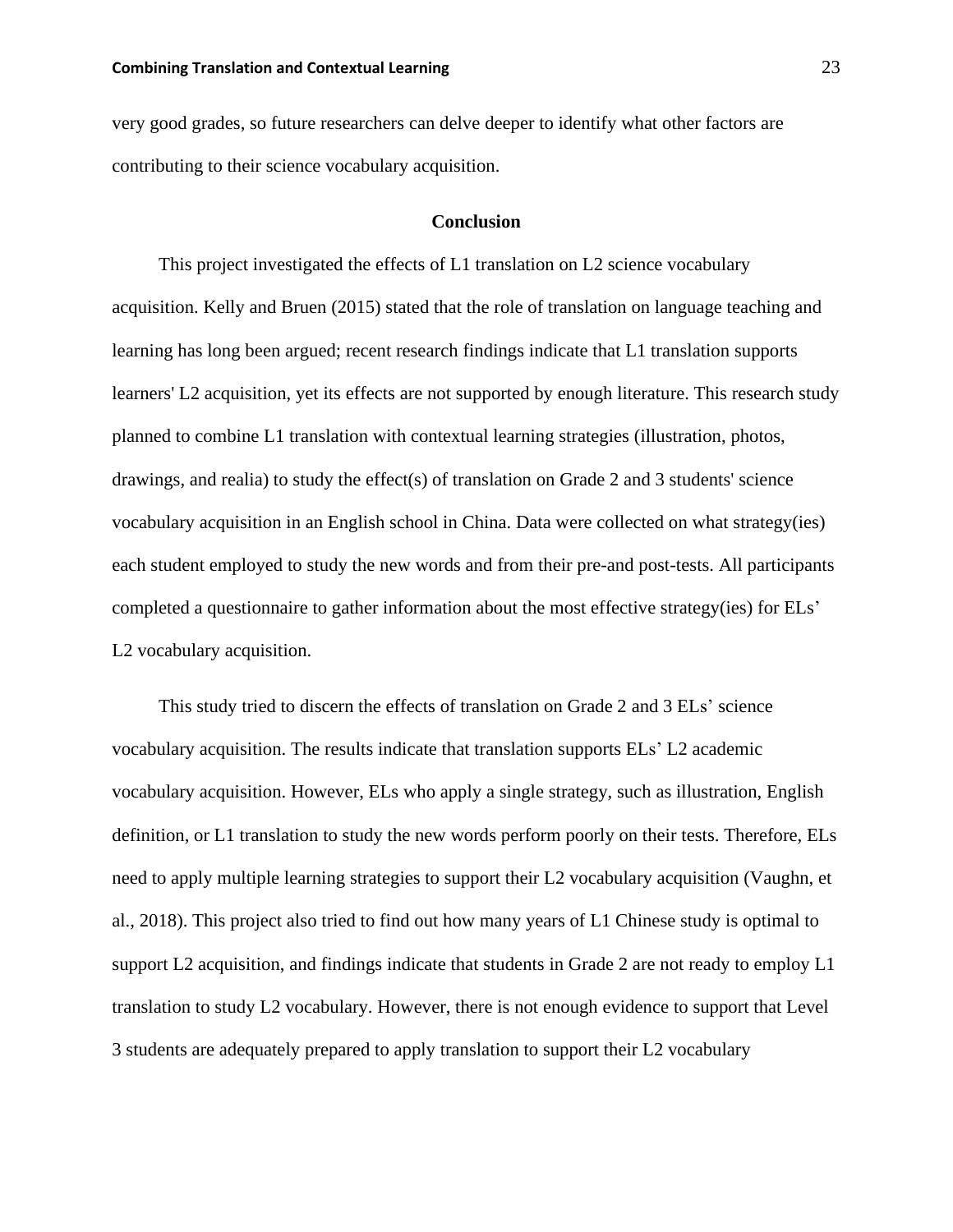acquisition. More studies are needed to find out how many years of L1 learning is optimal for L2 acquisition.

 Findings indicate that L1 translation can be employed to increase ELs' science vocabulary acquisition, so schools should allow students to employ L1 translation to study their L2 vocabulary. ELs need to continue to develop their L1 to support their L2 acquisition. Instructors should encourage students to read more Chinese books to develop their native language, and students should receive bilingual instruction when it supports their L1 and L2 development. The findings also reveal that teachers should instruct ELs using multiple learning strategies. To support ELs' L2 acquisition, instructors need to use multimedia content, audiobooks, L1 translation, and physical activities with all students because using only one strategy is not enough for meeting the learning needs of all students.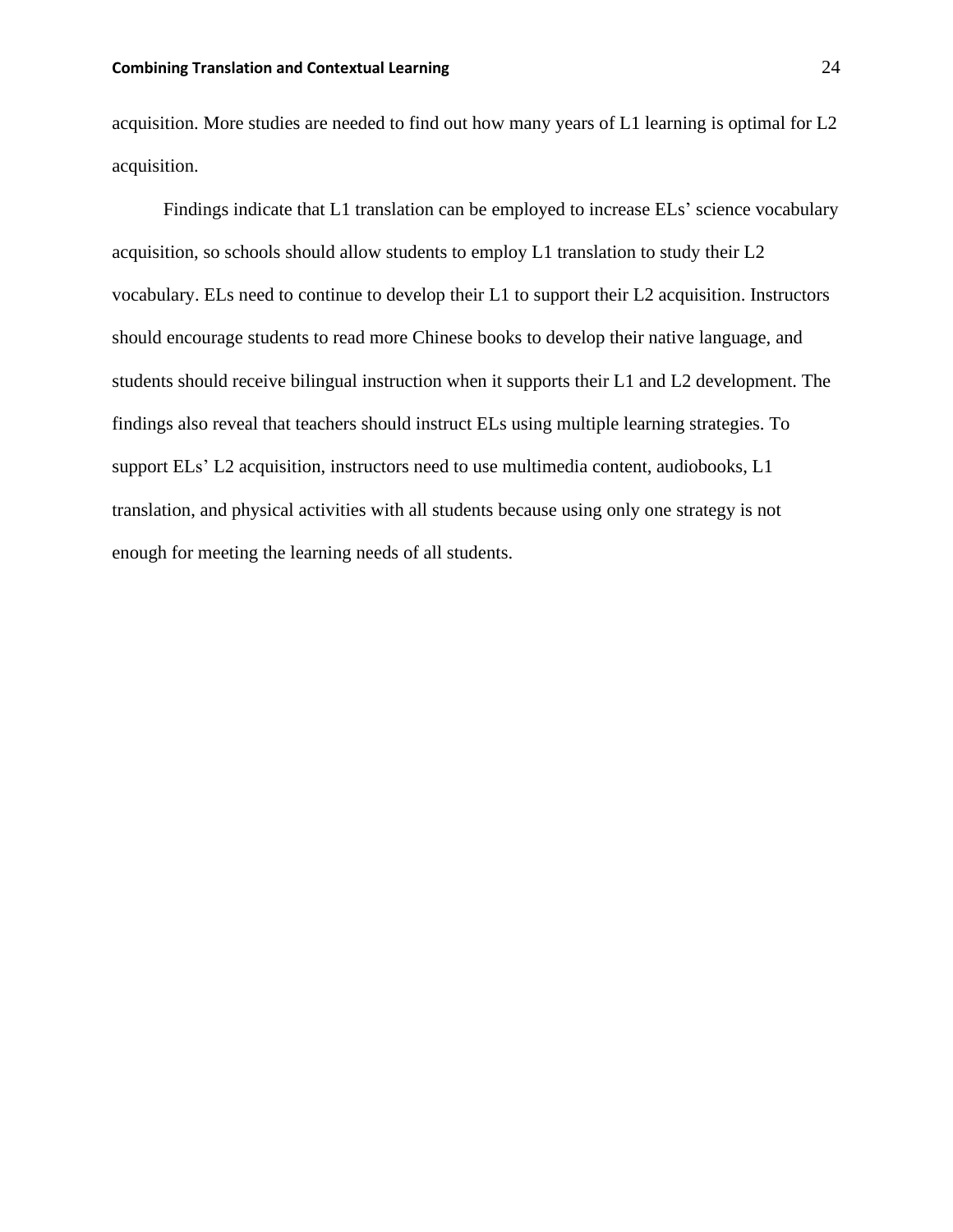### **References**

- <span id="page-25-0"></span>Alroe, M. J., & Reinders, H. (2015). The role of translation in vocabulary acquisition: A replication study. *Eurasian Journal of Applied Linguistics*, 1(1), 39-58. [http://ezproxy.nwciowa.edu/login?url=https://www-proquest](http://ezproxy.nwciowa.edu/login?url=https://www-proquest-com.ezproxy.nwciowa.edu/scholarly-journals/role-translation-vocabulary-acquisition/docview/2265879006/se-2?accountid=28306)[com.ezproxy.nwciowa.edu/scholarly-journals/role-translation-vocabulary](http://ezproxy.nwciowa.edu/login?url=https://www-proquest-com.ezproxy.nwciowa.edu/scholarly-journals/role-translation-vocabulary-acquisition/docview/2265879006/se-2?accountid=28306)[acquisition/docview/2265879006/se-2?accountid=28306](http://ezproxy.nwciowa.edu/login?url=https://www-proquest-com.ezproxy.nwciowa.edu/scholarly-journals/role-translation-vocabulary-acquisition/docview/2265879006/se-2?accountid=28306)
- Dixon, L. Q., Zhao, J., Shin, J.-Y., Wu, S., Su, J.-H., Burgess-Brigham, R., Gezer, M. U., & Snow, C. (2012). What we know about second language acquisition: A synthesis from four perspectives. *Review of Educational Research*, 82(1), 5–5. DOI: 10.3102/0034654311433587
- Gao, Y., Zheng, L., Liu, X., Nichols, ES., Zhang M., Shang, L., Ding, G., Meng, X., & Liu, L. (2019). First and second language reading difficulty among Chinese–English bilingual children: The prevalence and influences from demographic characteristics. 10:2544. DOI: 10.3389/fpsyg.2019.02544
- Hu, M. (2019). The relationship between English phonological awareness of Chinese English learners and their English skills. *Theory and Practice in Language Studies*, 9(1), 45. <http://dx.doi.org.ezproxy.nwciowa.edu/10.17507/tpls.0901.07>
- Hua, H. (2020). A study of English vocabulary learning in China—From the perspective of conceptual metaphor theory. *Journal of Language Teaching and Research*, 11(3), 427- 434. <http://dx.doi.org.ezproxy.nwciowa.edu/10.17507/jltr.1103.11>
- Karras, J. N. (2016). The effects of data-driven learning upon vocabulary acquisition for secondary international school students in Vietnam. *ReCALL: The Journal of*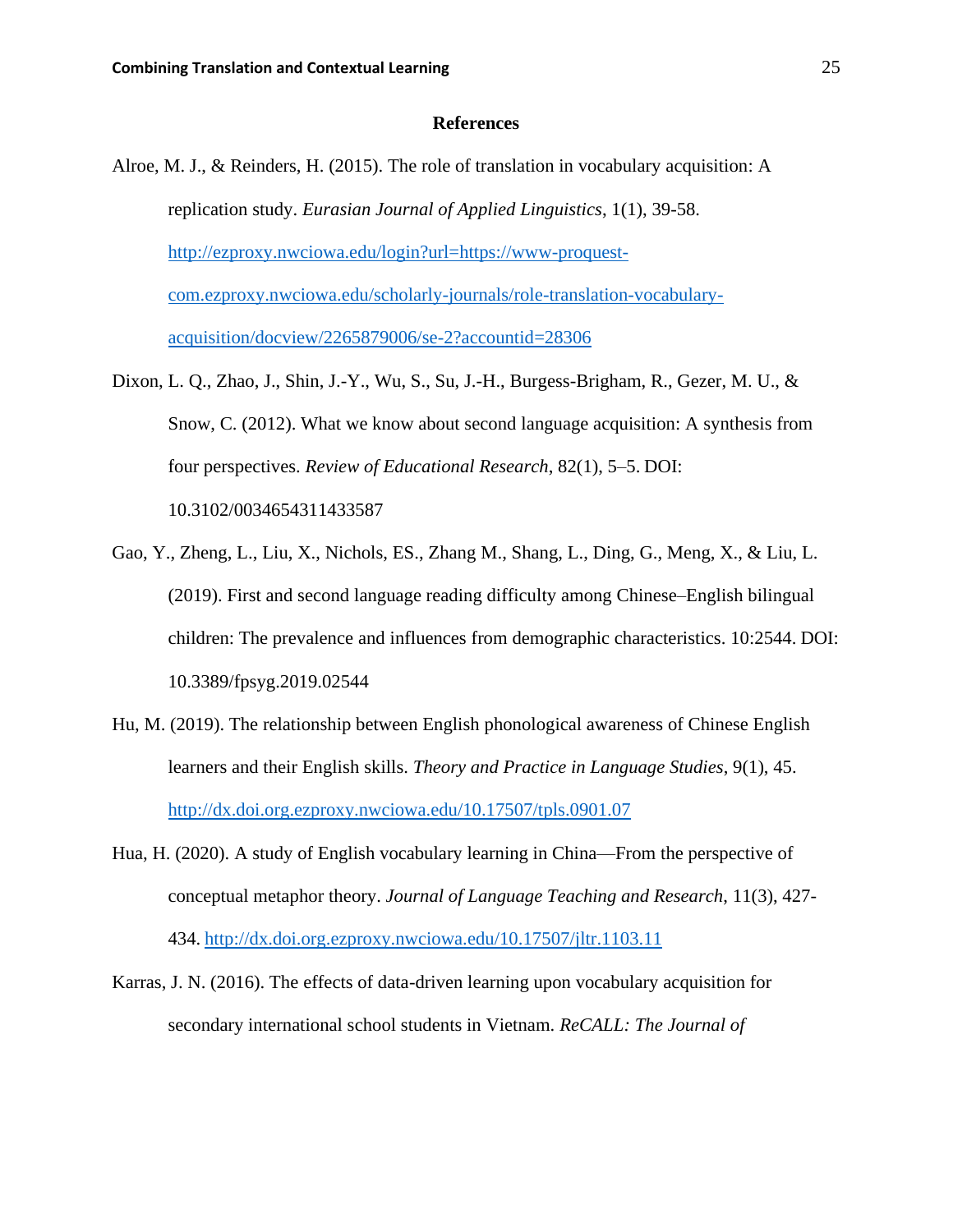*EUROCALL*, 28(2), 166-186.

<http://dx.doi.org.ezproxy.nwciowa.edu/10.1017/S0958344015000154>

- Kelly, N., & Bruen, J. (2015). Translation as a pedagogical tool in the foreign language classroom: A qualitative study of attitudes and behaviors. *Language Teaching Research*, 19(2), 150–168. <https://doi.org/10.1177/1362168814541720>
- Kim, Y.S.G., & Piper, B. (2018). Cross-language transfer of reading skills: An empirical investigation of bidirectionality and the influence of instructional environments. *Reading and Writing*, (2018). <https://doi.org/10.1007/s11145-018-9889-7>
- Kozaki, Y., & Ross, S. J. (2011). Contextual dynamics in foreign language learning motivation. *Language Learning*, 61(4), 1328–1354. [https://doi.org/10.1111/j.1467-](https://doi.org/10.1111/j.1467-9922.2011.00638.x) [9922.2011.00638.x](https://doi.org/10.1111/j.1467-9922.2011.00638.x)
- Larijani, L., Kasmani, M. B., & Sabouri, N. B. (2015). Exploring the Effects of First Language Reading on Second Language Reading across Different Proficiency Levels. Theory and Practice in Language Studies, 5(3), 646-651.

<http://dx.doi.org.ezproxy.nwciowa.edu/10.17507/tpls.0503.27>

- Lou, X., & Ma, G. (2012). A comparison of productive vocabulary in Chinese and American advanced English learners' academic writings\*. *Theory and Practice in Language Studies*, 2(6), 1153-1159. [http://ezproxy.nwciowa.edu/login?url=https://www-proquest](http://ezproxy.nwciowa.edu/login?url=https://www-proquest-com.ezproxy.nwciowa.edu/scholarly-journals/comparison-productive-vocabulary-chinese-american/docview/1330861319/se-2?accountid=28306)[com.ezproxy.nwciowa.edu/scholarly-journals/comparison-productive-vocabulary](http://ezproxy.nwciowa.edu/login?url=https://www-proquest-com.ezproxy.nwciowa.edu/scholarly-journals/comparison-productive-vocabulary-chinese-american/docview/1330861319/se-2?accountid=28306)[chinese-american/docview/1330861319/se-2?accountid=28306](http://ezproxy.nwciowa.edu/login?url=https://www-proquest-com.ezproxy.nwciowa.edu/scholarly-journals/comparison-productive-vocabulary-chinese-american/docview/1330861319/se-2?accountid=28306)
- Ma, F., & Ai, H. (2018). Chinese learners of English see Chinese words when reading English words. *Journal of Psycholinguistic Research*, 47(3), 505-521. <http://dx.doi.org.ezproxy.nwciowa.edu/10.1007/s10936-017-9533-8>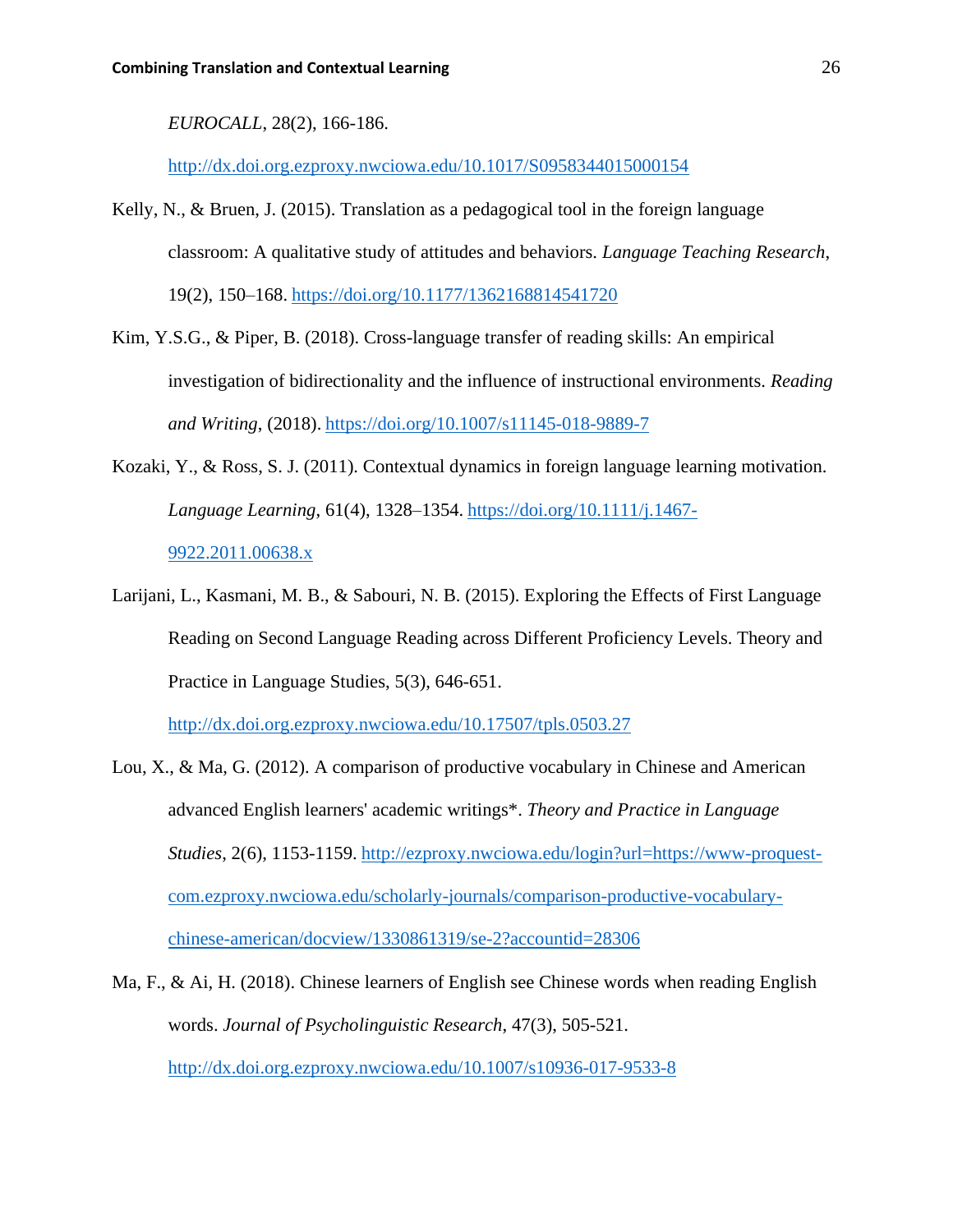- Marchman, V. A., Bermúdez, V. N., Bang, J. Y., & Fernald, A. (2020). Off to a good start: Early Spanish-language processing efficiency supports Spanish- and English-language outcomes at 4½ years in sequential bilinguals. *Developmental Science*, 23(6). e12973. doi:10.1111/desc.12973
- Ng, X. J. (2015). Factors and interventions for second language acquisition (Order No. 3689783). Available from ProQuest Central; Social Science Premium Collection. (1677544081). [http://ezproxy.nwciowa.edu/login?url=https://www-proquest](http://ezproxy.nwciowa.edu/login?url=https://www-proquest-com.ezproxy.nwciowa.edu/dissertations-theses/factors-interventions-second-language-acquisition/docview/1677544081/se-2?accountid=28306)[com.ezproxy.nwciowa.edu/dissertations-theses/factors-interventions-second-language](http://ezproxy.nwciowa.edu/login?url=https://www-proquest-com.ezproxy.nwciowa.edu/dissertations-theses/factors-interventions-second-language-acquisition/docview/1677544081/se-2?accountid=28306)[acquisition/docview/1677544081/se-2?accountid=28306](http://ezproxy.nwciowa.edu/login?url=https://www-proquest-com.ezproxy.nwciowa.edu/dissertations-theses/factors-interventions-second-language-acquisition/docview/1677544081/se-2?accountid=28306)
- Nosratinia, M., Abbasi, M., & Zaker, A. (2015). Promoting second language learners' vocabulary learning strategies: Can autonomy and critical thinking make a contribution? *International Journal of Applied Linguistics & English Literature*, 4(3), 21-30. <http://dx.doi.org.ezproxy.nwciowa.edu/10.7575/aiac.ijalel.v.4n.3p.21>
- Palmer, B. C., Zhang, N., Taylor, S. H., & Leclere, J. T. (2010). Language proficiency, Reading, and the Chinese-speaking English language learner: Facilitating the L1-L2 connection. *Multicultural Education*, 17(2), 44-51. [http://ezproxy.nwciowa.edu/login?url=https://www-proquest](http://ezproxy.nwciowa.edu/login?url=https://www-proquest-com.ezproxy.nwciowa.edu/scholarly-journals/language-proficiency-reading-chinese-speaking/docview/288286879/se-2?accountid=28306)[com.ezproxy.nwciowa.edu/scholarly-journals/language-proficiency-reading-chinese-](http://ezproxy.nwciowa.edu/login?url=https://www-proquest-com.ezproxy.nwciowa.edu/scholarly-journals/language-proficiency-reading-chinese-speaking/docview/288286879/se-2?accountid=28306)

[speaking/docview/288286879/se-2?accountid=28306](http://ezproxy.nwciowa.edu/login?url=https://www-proquest-com.ezproxy.nwciowa.edu/scholarly-journals/language-proficiency-reading-chinese-speaking/docview/288286879/se-2?accountid=28306)

Tong, X., McBride, C., Connie Suk-han Ho, Mary Miu, Y. W., Kevin Kien, H. C., Simpson Wai, L. W., & Yin Chow, B. W. (2018). Within- and cross-language contributions of morphological awareness to word reading and vocabulary in Chinese–English bilingual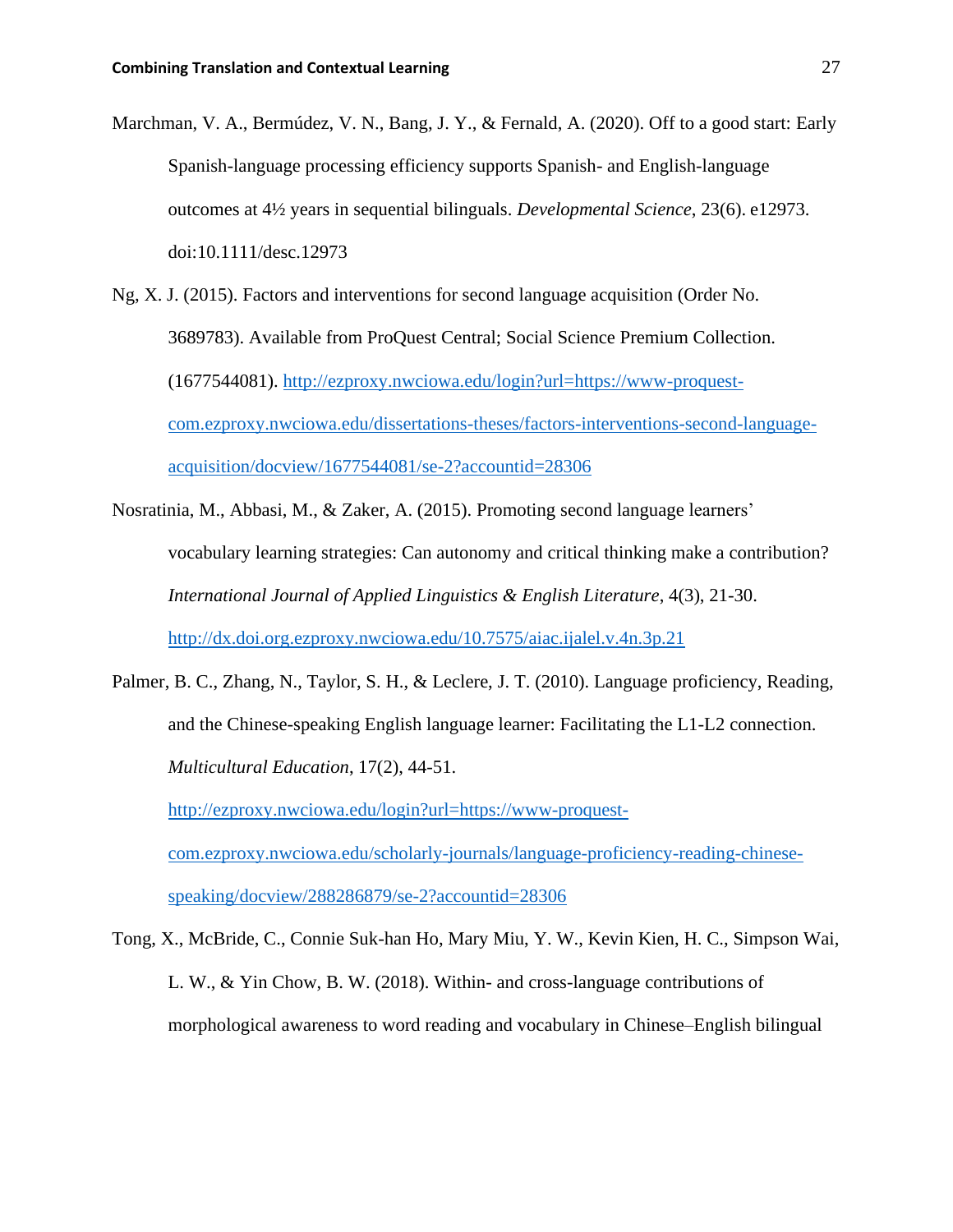learners. *Reading and Writing*, 31(8), 1765-1786.

<http://dx.doi.org.ezproxy.nwciowa.edu/10.1007/s11145-017-9771-z>

- Vaughn, S., Bos, C., et al. (2018). Teaching students who are exceptional, diverse, and at-risk in the general education classroom. Upper Saddle River, NJ: Pearson.
- Wong, L., King, R. B., Chai, C. S., & Liu, M. (2016). Seamlessly learning Chinese: Contextual meaning-making and vocabulary growth in a seamless Chinese as a second language learning environment. *Instructional Science*, 44(5), 399-422. <http://dx.doi.org.ezproxy.nwciowa.edu/10.1007/s11251-016-9383-z>
- Xue, J., Hu, X., Yan, R., Wang, H., Chen, X., & Li, M. (2019). Onset age of language acquisition effects in a foreign language context: Evidence from Chinese–English bilingual children. *Journal of Psycholinguistic Research*, 50(2), 239–260. <https://doi.org/10.1007/s10936-019-09637-y>
- Yuanlian S., & Jie L., (Aug. 2020). An e-prime study on the cognitive mechanisms of English predicative metaphor comprehension by Chinese EFL learners. Canadian Center of Science and Education. English Language Teaching. Vol. 13, No. 10.

<https://doi.org/10.5539/elt.v13n10p1>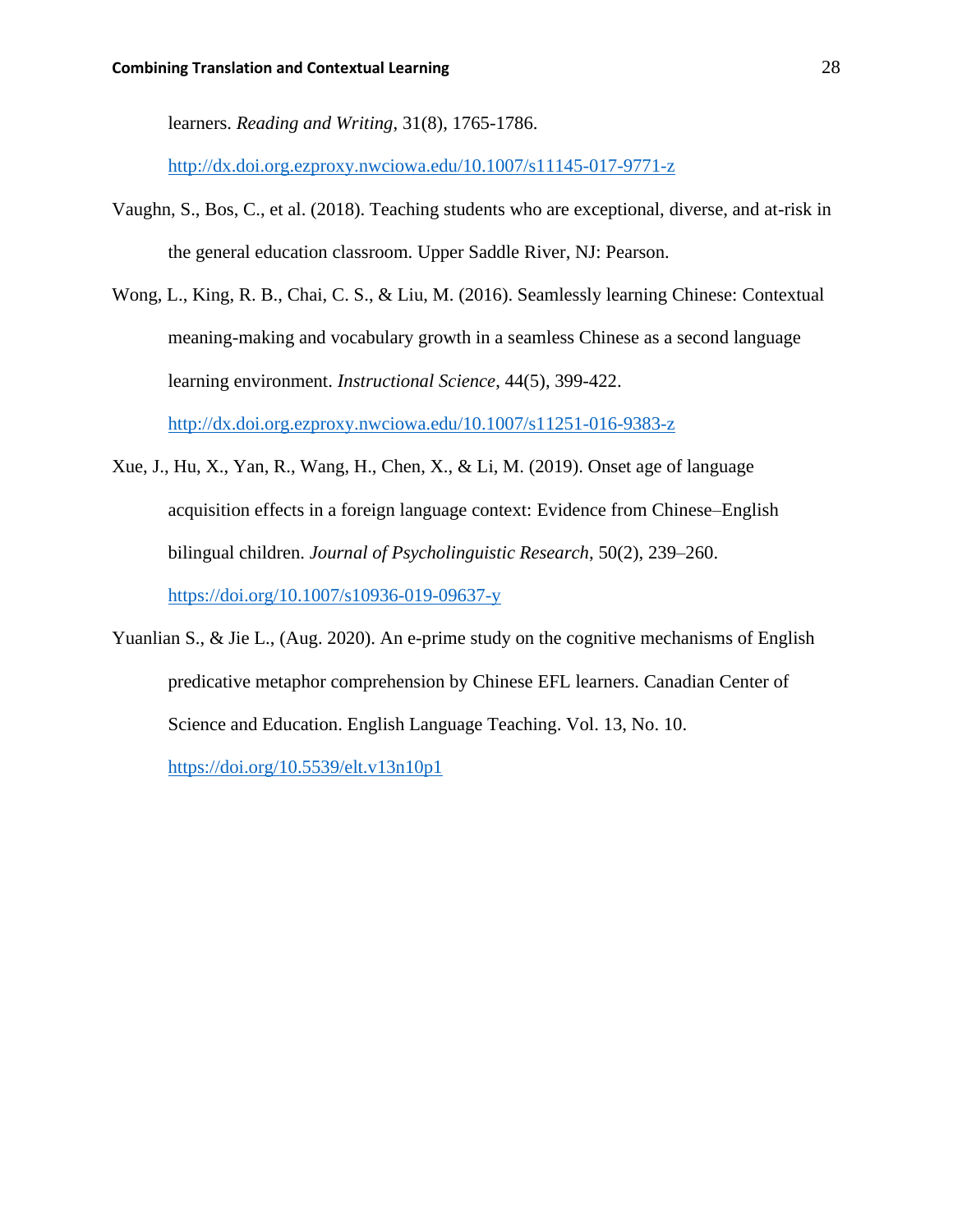| <b>Abe-Pretest &amp; Posttest</b><br>Using Drawing, English, or Chinese to tell the meanings of the words. |  |          |  |  |  |
|------------------------------------------------------------------------------------------------------------|--|----------|--|--|--|
| warm                                                                                                       |  | flood    |  |  |  |
| larva                                                                                                      |  | rainbow  |  |  |  |
| pupa                                                                                                       |  | mature   |  |  |  |
| thorax                                                                                                     |  | daughter |  |  |  |
| stage                                                                                                      |  | reflect  |  |  |  |

## **Appendix A**

| <b>Dave-Pretest &amp; Posttest</b><br>Using Drawing, English, or Chinese to tell the meanings of the words. |          |  |  |  |
|-------------------------------------------------------------------------------------------------------------|----------|--|--|--|
| breeze                                                                                                      | scales   |  |  |  |
| blow                                                                                                        | gills    |  |  |  |
| cone                                                                                                        | fins     |  |  |  |
| squirrel                                                                                                    | hatch    |  |  |  |
| kitten                                                                                                      | lay eggs |  |  |  |

٦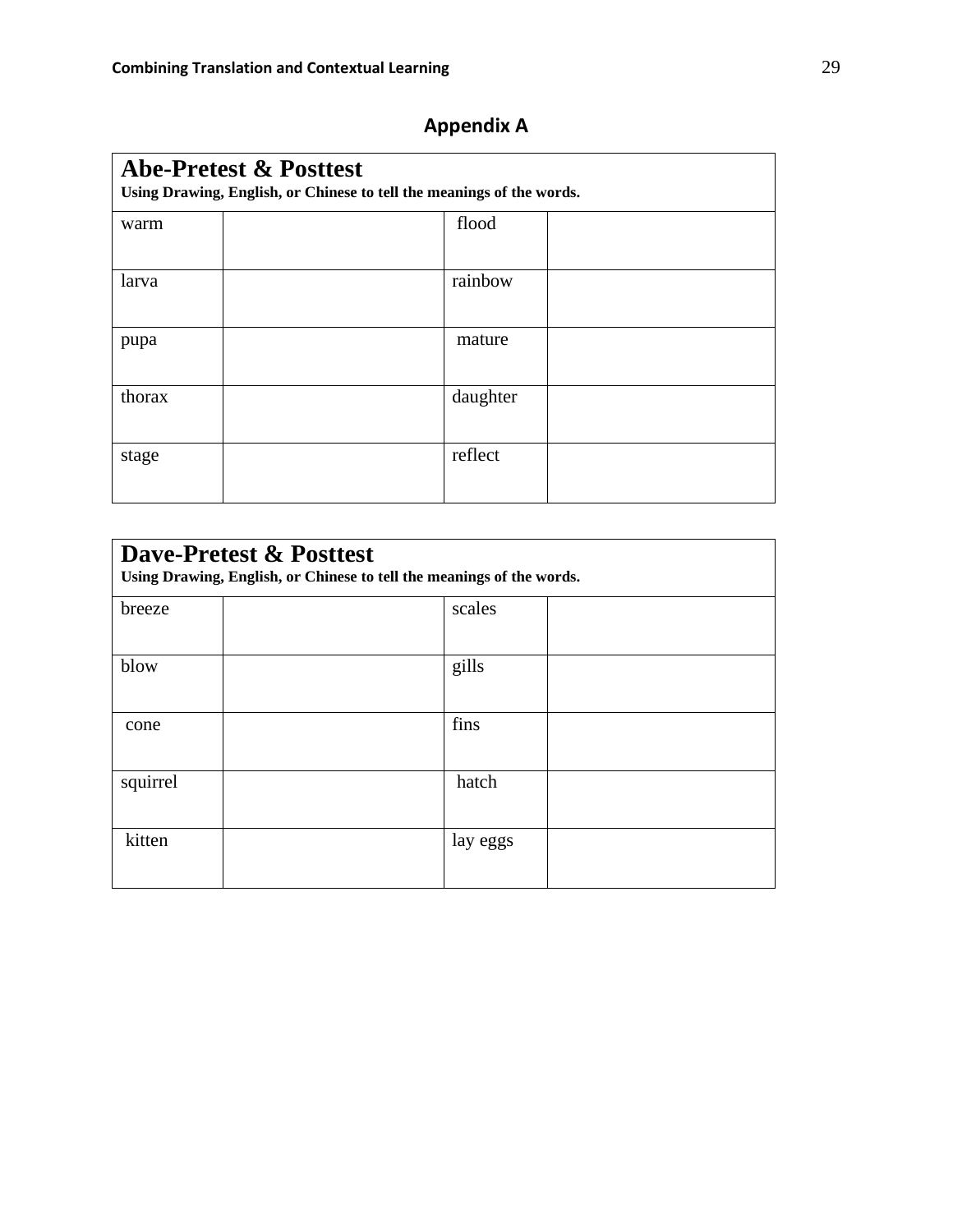| <b>Dora-Pretest &amp; Posttest</b><br>Using Drawing, English, or Chinese to tell the meanings of the words. |  |          |  |  |
|-------------------------------------------------------------------------------------------------------------|--|----------|--|--|
| warm                                                                                                        |  | flood    |  |  |
| larva                                                                                                       |  | rainbow  |  |  |
| pupa                                                                                                        |  | mature   |  |  |
| thorax                                                                                                      |  | daughter |  |  |
| stage                                                                                                       |  | reflect  |  |  |

| <b>Ellie-Pretest &amp; Posttest</b><br>Using Drawing, English, or Chinese to tell the meanings of the words. |  |           |  |  |
|--------------------------------------------------------------------------------------------------------------|--|-----------|--|--|
| berry                                                                                                        |  | universe  |  |  |
| bury                                                                                                         |  | happen    |  |  |
| crop                                                                                                         |  | among     |  |  |
| needle                                                                                                       |  | telescope |  |  |
| spread                                                                                                       |  | thought   |  |  |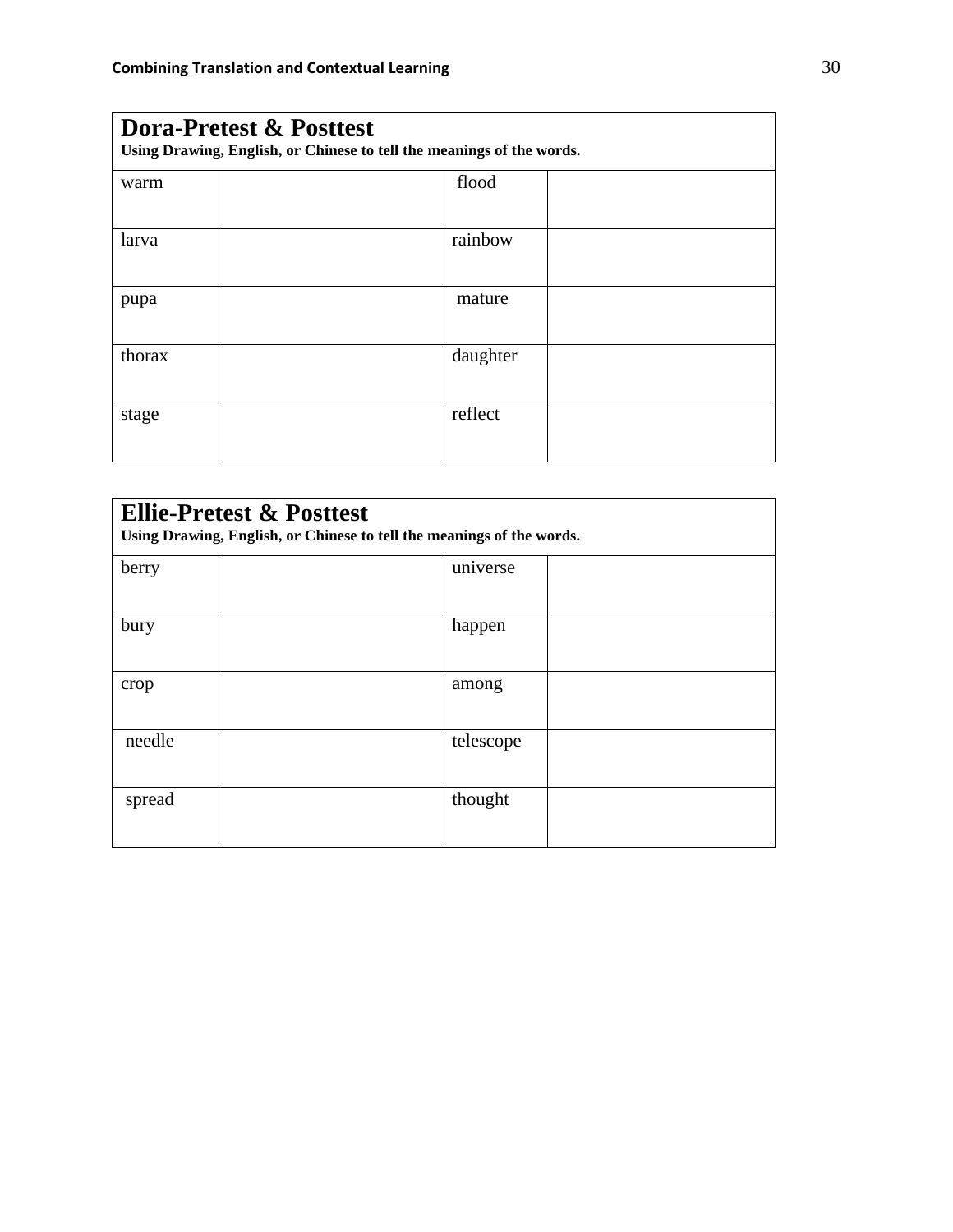| <b>Edison-Pretest &amp; Posttest</b><br>Using Drawing, English, or Chinese to tell the meanings of the words. |  |         |  |  |
|---------------------------------------------------------------------------------------------------------------|--|---------|--|--|
| platypus                                                                                                      |  | leap    |  |  |
| anteater                                                                                                      |  | lung    |  |  |
| opossum                                                                                                       |  | poison  |  |  |
| bear                                                                                                          |  | rough   |  |  |
| bat                                                                                                           |  | section |  |  |

| <b>Gemma-Pretest &amp; Posttest</b><br>Using Drawing, English, or Chinese to tell the meanings of the words. |  |         |  |  |
|--------------------------------------------------------------------------------------------------------------|--|---------|--|--|
| <b>Bottom</b>                                                                                                |  | fill    |  |  |
| aquarium                                                                                                     |  | bone    |  |  |
| salmon                                                                                                       |  | beak    |  |  |
| microscope                                                                                                   |  | fowl    |  |  |
| prepare                                                                                                      |  | penguin |  |  |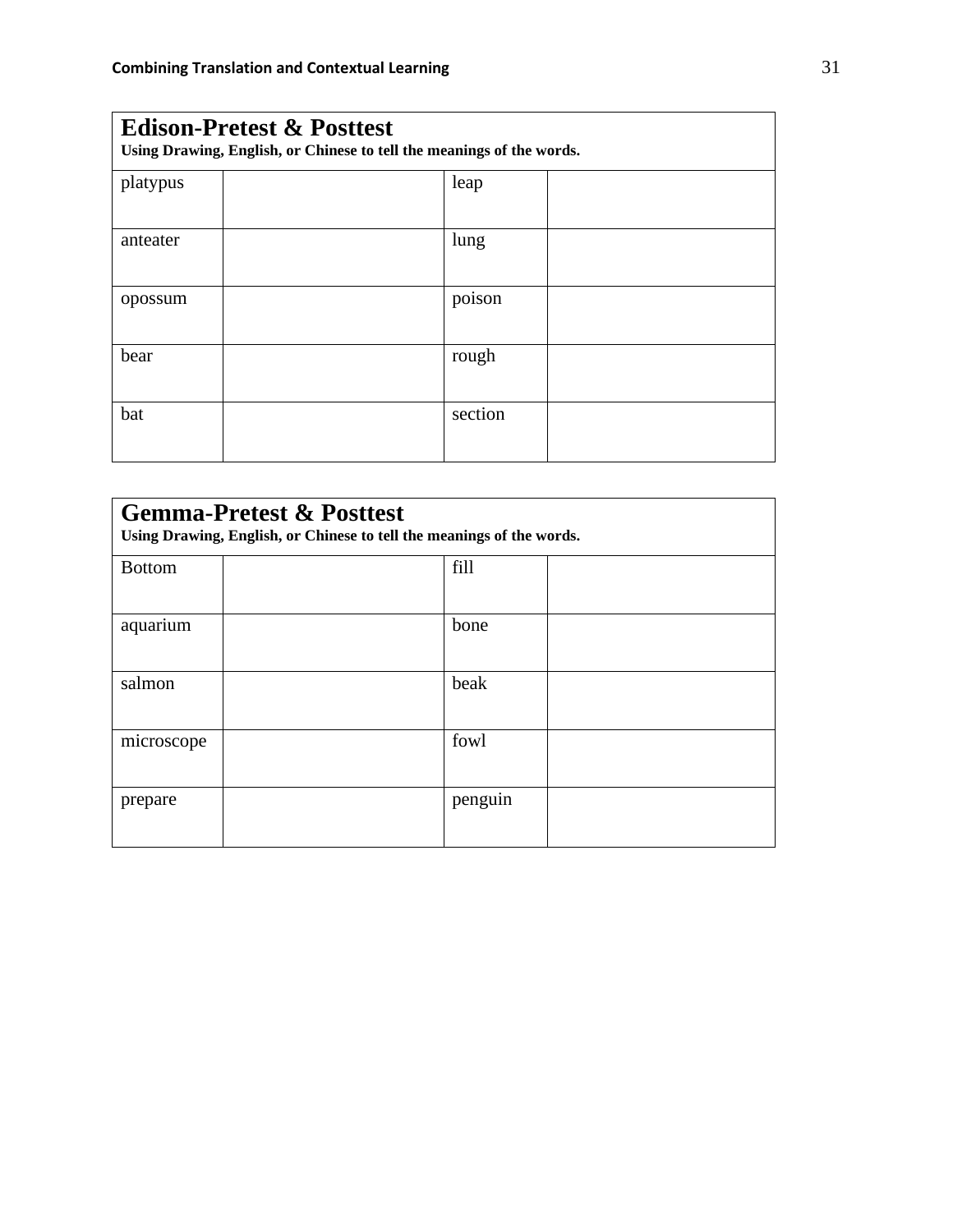| <b>Gracie-Pretest &amp; Posttest</b><br>Using Drawing, English, or Chinese to tell the meanings of the words. |  |          |  |
|---------------------------------------------------------------------------------------------------------------|--|----------|--|
| fill                                                                                                          |  | platypus |  |
| bone                                                                                                          |  | anteater |  |
| beak                                                                                                          |  | opossum  |  |
| fowl                                                                                                          |  | bear     |  |
| penguin                                                                                                       |  | bat      |  |

| <b>Henry-Pretest &amp; Posttest</b><br>Using Drawing, English, or Chinese to tell the meanings of the words. |  |        |  |
|--------------------------------------------------------------------------------------------------------------|--|--------|--|
| puffy                                                                                                        |  | berry  |  |
| storm                                                                                                        |  | bury   |  |
| polite                                                                                                       |  | crop   |  |
| sailor                                                                                                       |  | needle |  |
| temperature                                                                                                  |  | spread |  |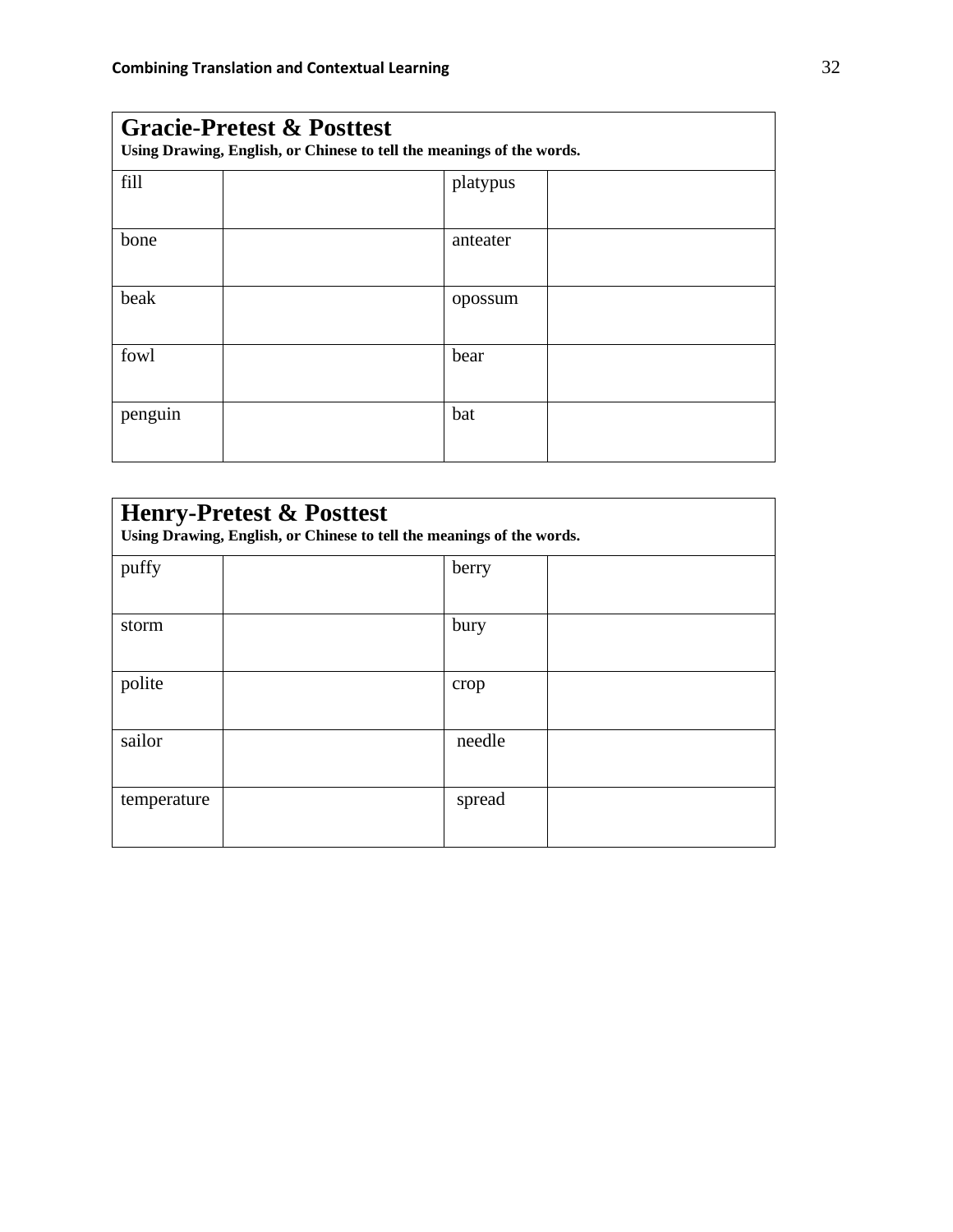| <b>Hudson-Pretest &amp; Posttest</b><br>Using Drawing, English, or Chinese to tell the meanings of the words. |  |         |  |
|---------------------------------------------------------------------------------------------------------------|--|---------|--|
| <b>Bottom</b>                                                                                                 |  | fill    |  |
| aquarium                                                                                                      |  | bone    |  |
| salmon                                                                                                        |  | beak    |  |
| microscope                                                                                                    |  | fowl    |  |
| prepare                                                                                                       |  | penguin |  |

| <b>Mike-Pretest &amp; Posttest</b><br>Using Drawing, English, or Chinese to tell the meanings of the words. |  |      |  |
|-------------------------------------------------------------------------------------------------------------|--|------|--|
| human                                                                                                       |  | cook |  |
| dust                                                                                                        |  | edge |  |
| alone                                                                                                       |  | meat |  |
| $\bullet$<br>sin                                                                                            |  | iris |  |
| warn                                                                                                        |  | wax  |  |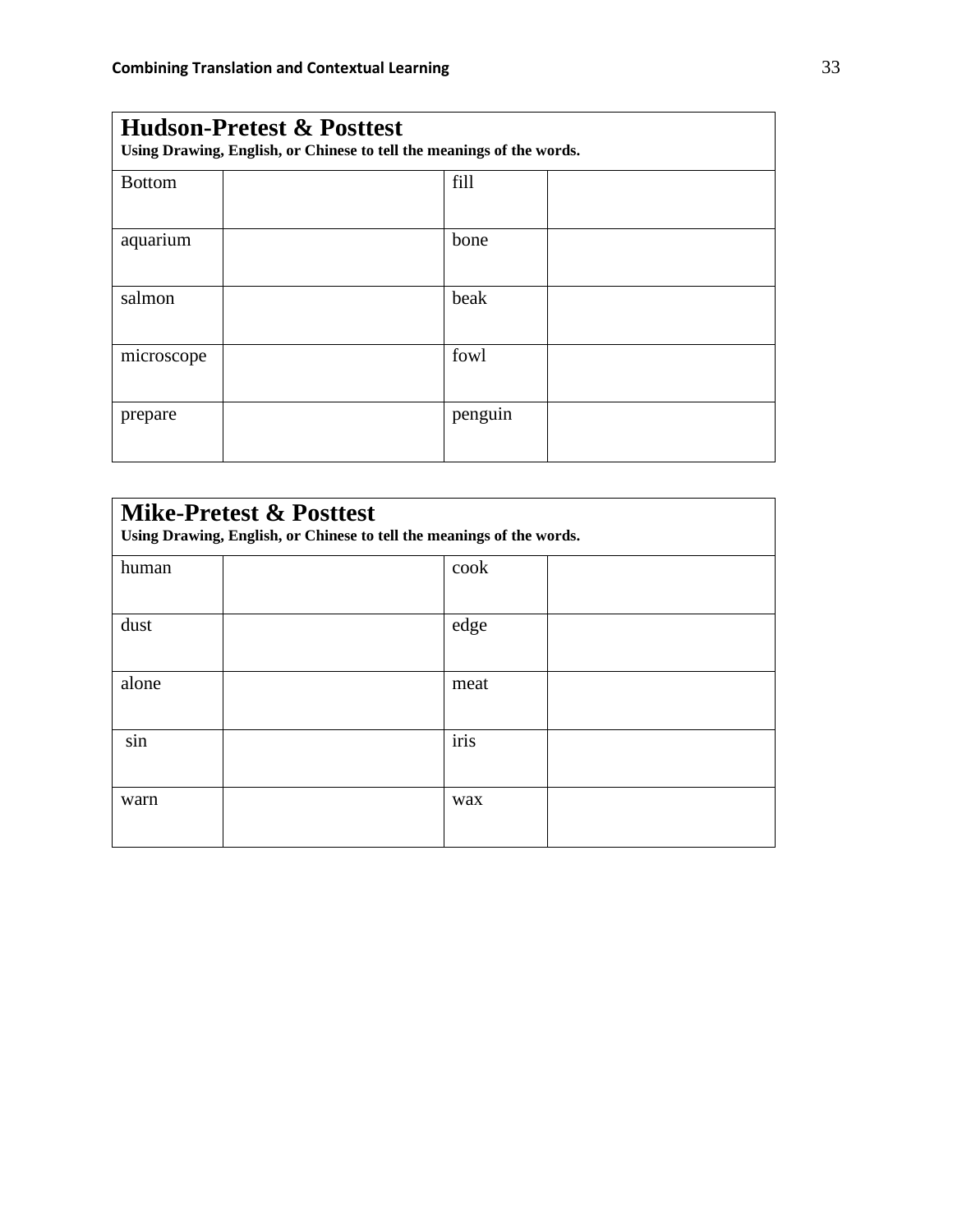| <b>Phoebe-Pretest &amp; Posttest</b><br>Using Drawing, English, or Chinese to tell the meanings of the words. |  |        |  |
|---------------------------------------------------------------------------------------------------------------|--|--------|--|
| cook                                                                                                          |  | flavor |  |
| edge                                                                                                          |  | nerve  |  |
| meat                                                                                                          |  | bud    |  |
| iris                                                                                                          |  | tongue |  |
| wax                                                                                                           |  | appear |  |

| <b>Steven-Pretest &amp; Posttest</b><br>Using Drawing, English, or Chinese to tell the meanings of the words. |  |            |  |
|---------------------------------------------------------------------------------------------------------------|--|------------|--|
| flood                                                                                                         |  | fossil     |  |
| rainbow                                                                                                       |  | foundation |  |
| mature                                                                                                        |  | jungle     |  |
| daughter                                                                                                      |  | giant      |  |
| reflect                                                                                                       |  | vine       |  |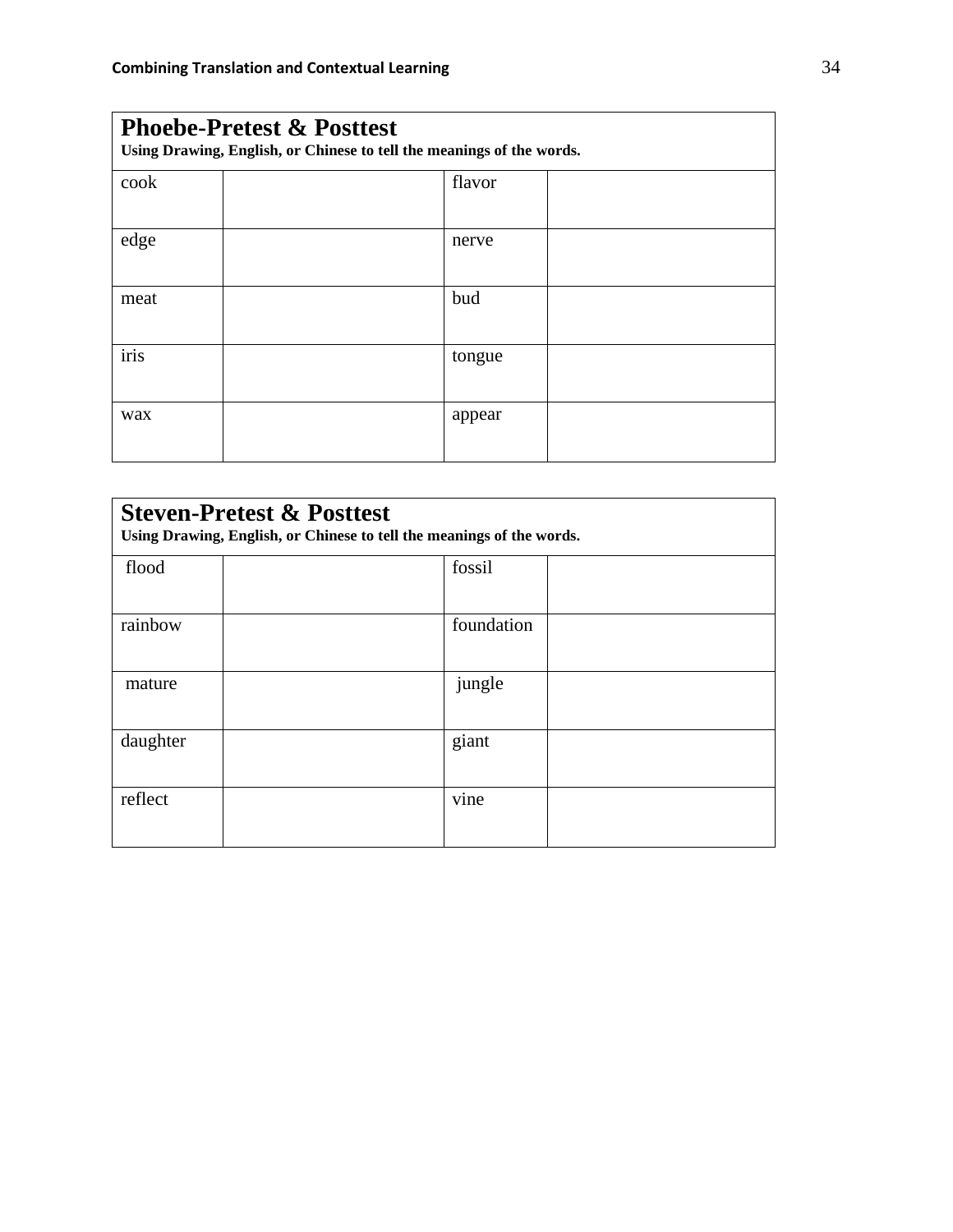| How helpful are they for you to<br>learn a new word?                                                         | <b>Not</b><br>helpful | A bit<br>helpful | Very<br>Helpful | <b>The</b><br>most<br>helpful |
|--------------------------------------------------------------------------------------------------------------|-----------------------|------------------|-----------------|-------------------------------|
| Translation(中文翻译)                                                                                            |                       |                  |                 |                               |
| Drawing                                                                                                      |                       |                  |                 |                               |
| Illustration (图画)                                                                                            |                       |                  |                 |                               |
| Photos                                                                                                       |                       |                  |                 |                               |
| Realia (真实的物品)                                                                                               |                       |                  |                 |                               |
|                                                                                                              |                       |                  |                 |                               |
|                                                                                                              |                       |                  |                 |                               |
|                                                                                                              |                       |                  |                 |                               |
| What is the best way for you to learn new words?                                                             |                       |                  |                 |                               |
|                                                                                                              |                       |                  |                 |                               |
|                                                                                                              |                       |                  |                 |                               |
|                                                                                                              |                       |                  |                 |                               |
| Do you think Chinese (the first language) is a must to help you understand the new words? Why or why<br>not? |                       |                  |                 |                               |
|                                                                                                              |                       |                  |                 |                               |
|                                                                                                              |                       |                  |                 |                               |
|                                                                                                              |                       |                  |                 |                               |
|                                                                                                              |                       |                  |                 |                               |
|                                                                                                              |                       |                  |                 |                               |

## **Appendix B**